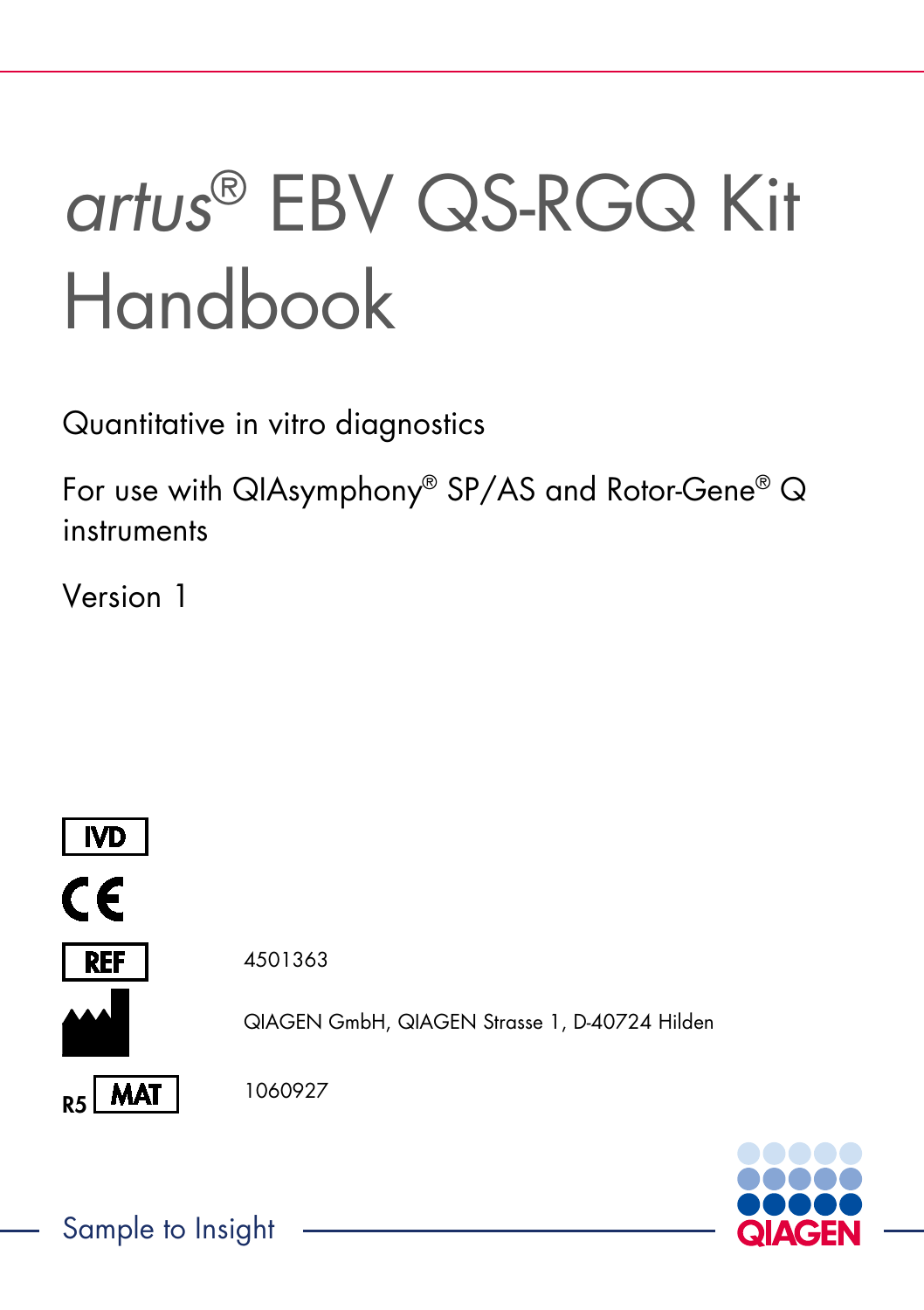### Contents

| DNA isolation and assay setup on the QIAsymphony SP/AS 12 |  |
|-----------------------------------------------------------|--|
|                                                           |  |
|                                                           |  |
|                                                           |  |
|                                                           |  |
|                                                           |  |
|                                                           |  |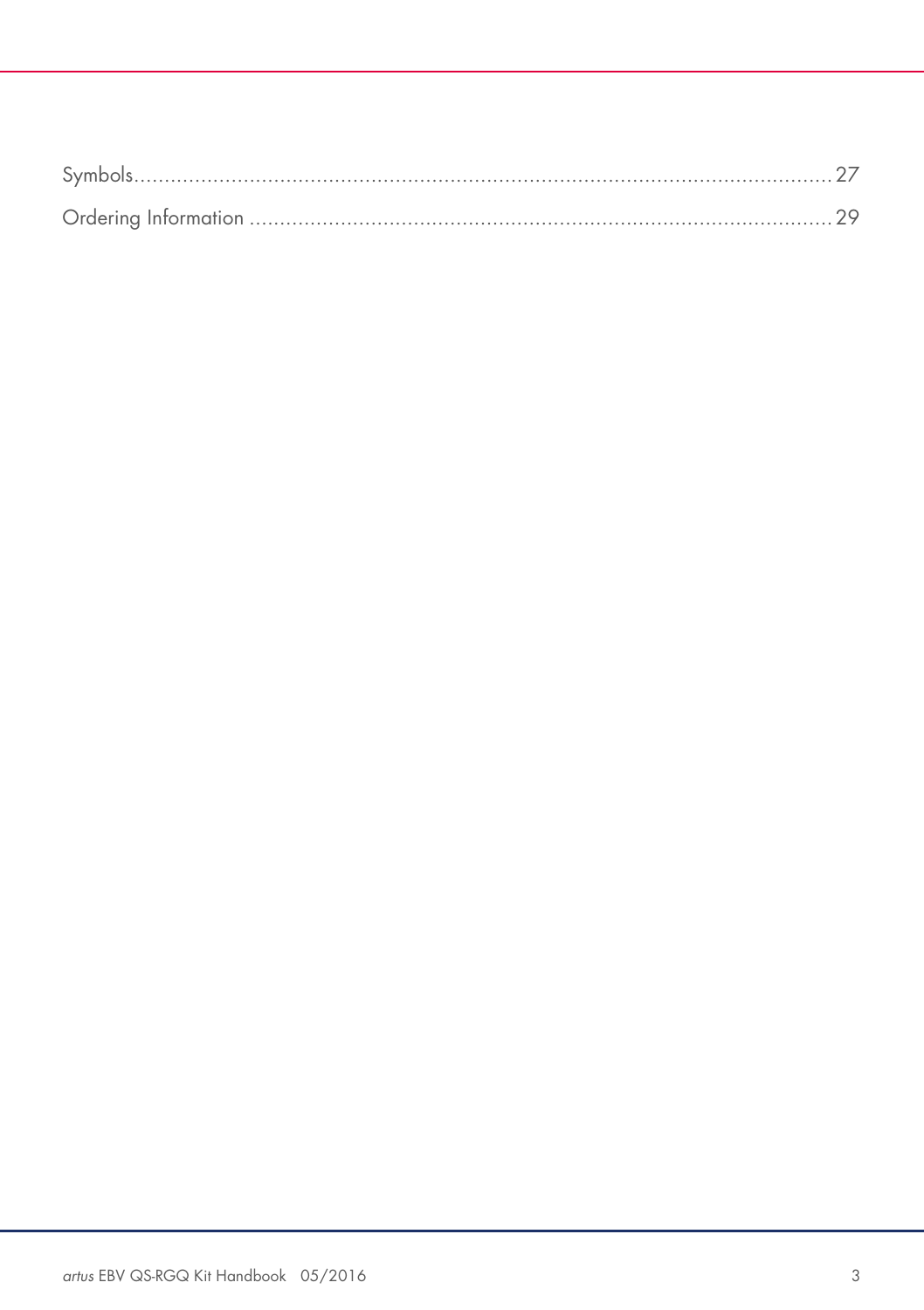### <span id="page-3-0"></span>Intended Use

The *artus* EBV QS-RGQ Kit is an in vitro nucleic acid amplification test for the quantitation of Epstein-Barr virus (EBV) DNA. This diagnostic test kit utilizes the polymerase chain reaction (PCR) and is configured for use with the QIAsymphony SP/AS and Rotor Gene Q instruments. For more information about specific human biological samples with which the kit has been validated, see the Application Sheets, available online at www.qiagen.com/products/artusebvpcrkitce.aspx.

QIAGEN continues to develop and validate further applications for *artus* QS-RGQ Kits, such as use with additional sample types.

The most current version of this handbook and associated Application Sheets are available online at www.qiagen.com/products/artusebvpcrkitce.aspx.

The *artus* EBV QS-RGQ Kit is intended for use in conjunction with clinical presentation and other laboratory markers for disease prognosis.

As QIAGEN continuously monitors the assay's performance and validates new claims, the users are required to ensure that they work with the latest revision of the instruction for use.

Note: Before test execution, check availability of new electronic labeling revisions at www.qiagen.com/products/artusebvpcrkitce.aspx.

All kits can be used with the respective instruction elements as long as the version number of the handbook and other labeling information matches with the kit version number. The version number is visible on each kit box label. QIAGEN ensures compatibility between all test kit lots under the same version number.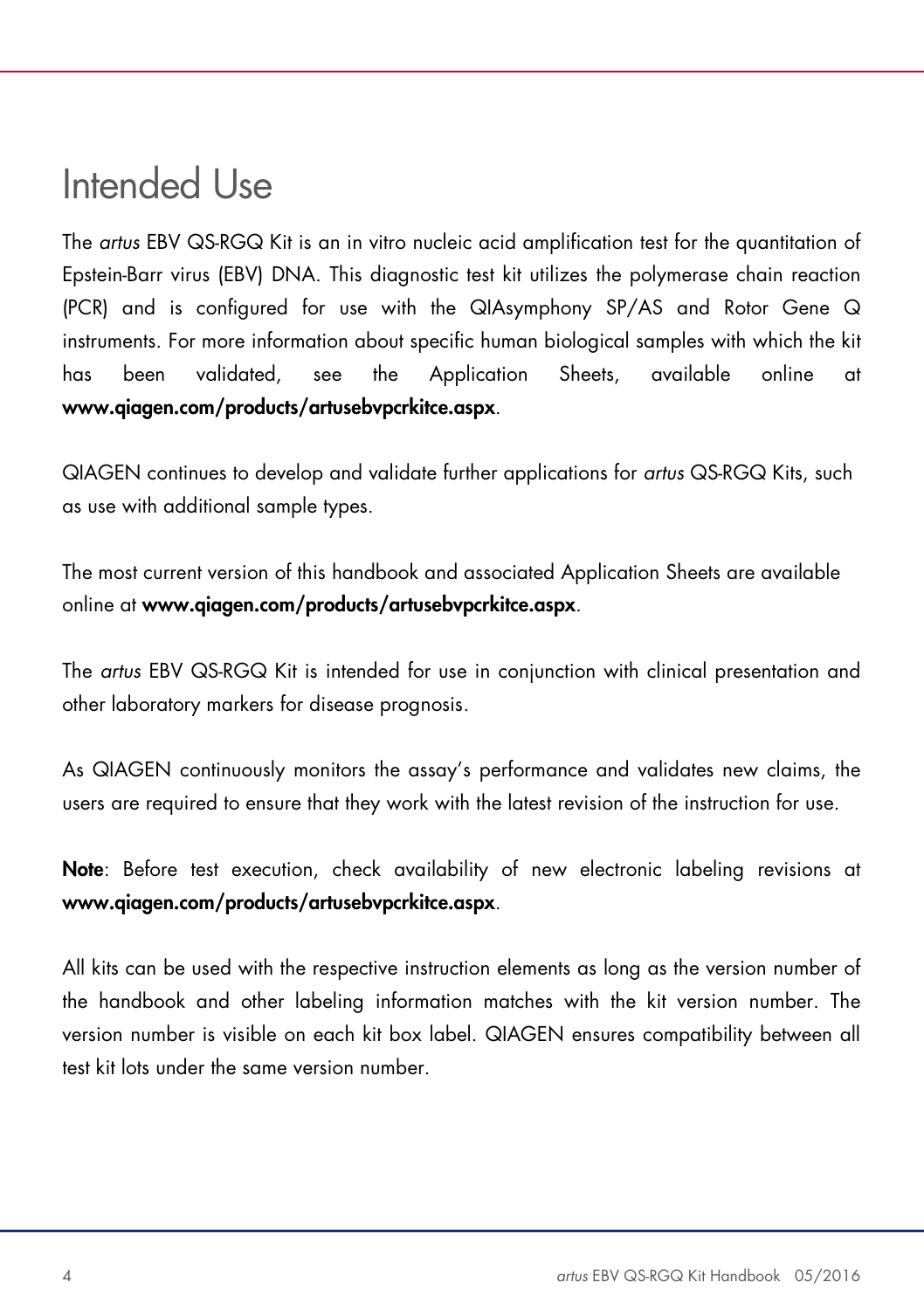# <span id="page-4-0"></span>Summary and Explanation

The *artus* EBV QS-RGQ Kit constitutes a ready-to-use system for the detection of EBV DNA using polymerase chain reaction (PCR) on Rotor Gene Q instruments with sample preparation and assay setup using the QIAsymphony SP/AS instruments.

# <span id="page-4-1"></span>Pathogen Information

Transmission of the Epstein-Barr virus (EBV) occurs orally, mainly via contaminated saliva. In general, infection by EBV, especially if contracted in childhood, is asymptomatic. The clinical sign of an acute infection is infectious mononucleosis associated with fever, tiredness and angina, as well as inflammation of the lymph nodes and spleen. In some patients these symptoms reappear chronically. Severe forms of EBV infection can be seen in immunodeficient patients and people with T-cell defects.

# <span id="page-4-2"></span>Principle of the Procedure

The EBV RG Master contains reagents and enzymes for the specific amplification of a 97 bp region of the EBV genome, and for the direct detection of the specific amplicon in fluorescence channel Cycling Green of the Rotor Gene Q.

In addition, the *artus* EBV QS-RGQ Kit contains a second heterologous amplification system to identify possible PCR inhibition. This is detected as an internal control (IC) in fluorescence channel Cycling Yellow of the Rotor Gene Q. The detection limit of the analytical EBV PCR is not reduced.

External positive controls (EBV RG QS 1–4) are supplied, which allow the determination of the amount of viral DNA. For further information, see the relevant Application Sheet at [www.qiagen.com/products/artusebvpcrkitce.aspx](http://www.qiagen.com/products/artusebvpcrkitce.aspx).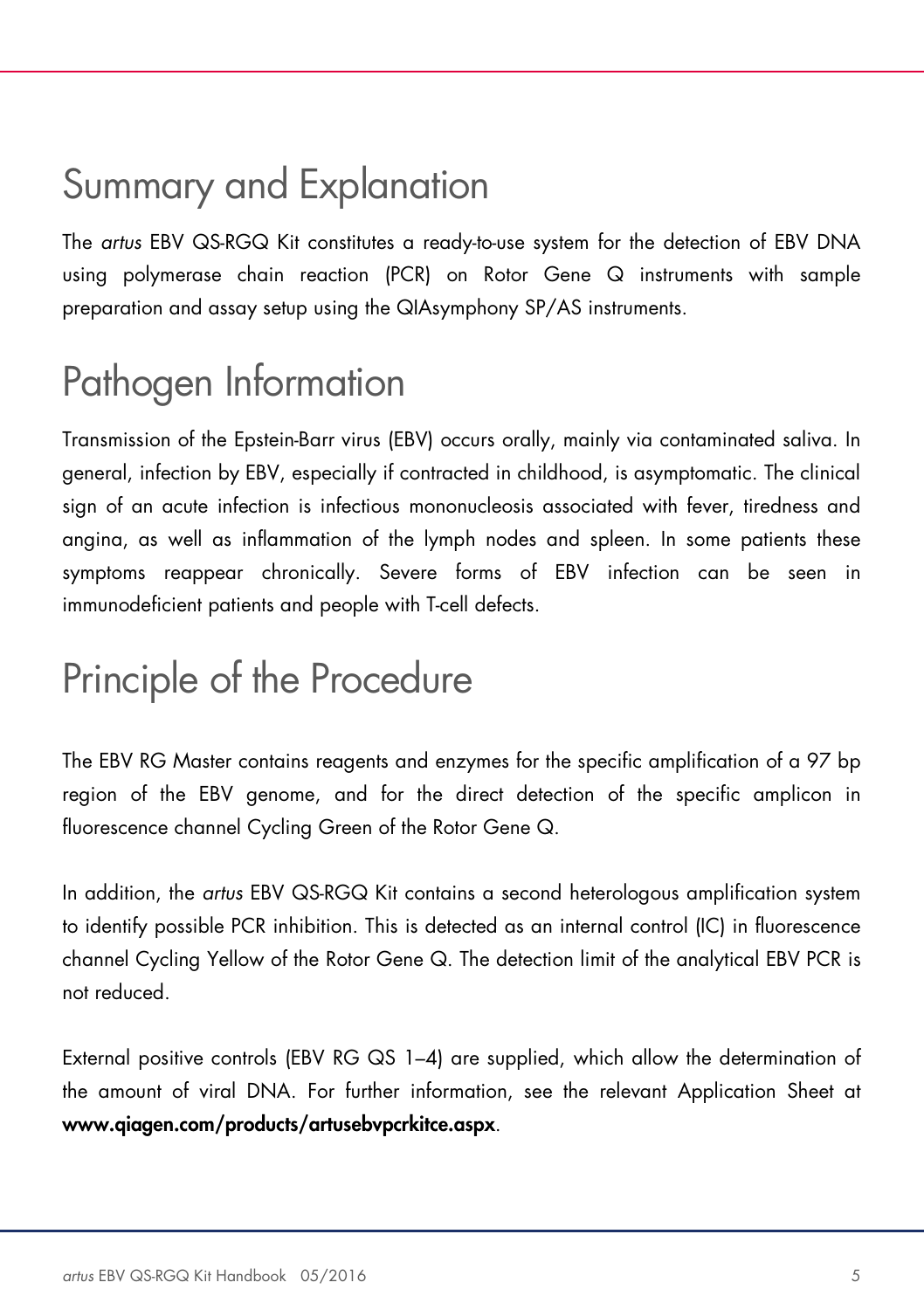### <span id="page-5-0"></span>Assay Control Sets and Assay Parameter Sets

Assay Control Sets are the combination of a protocol plus additional parameters, such as internal control, for sample purification on the QIAsymphony SP. A default Assay Control Set is preinstalled for each protocol.

Assay Parameter Sets are the combination of an assay definition with additional parameters defined, such as replicate count and number of assay standards, for assay setup on the QIAsymphony AS.

For integrated runs on the QIAsymphony SP/AS, the Assay Parameter Set is directly linked to an upfront Assay Control Set specifying the associated sample purification process.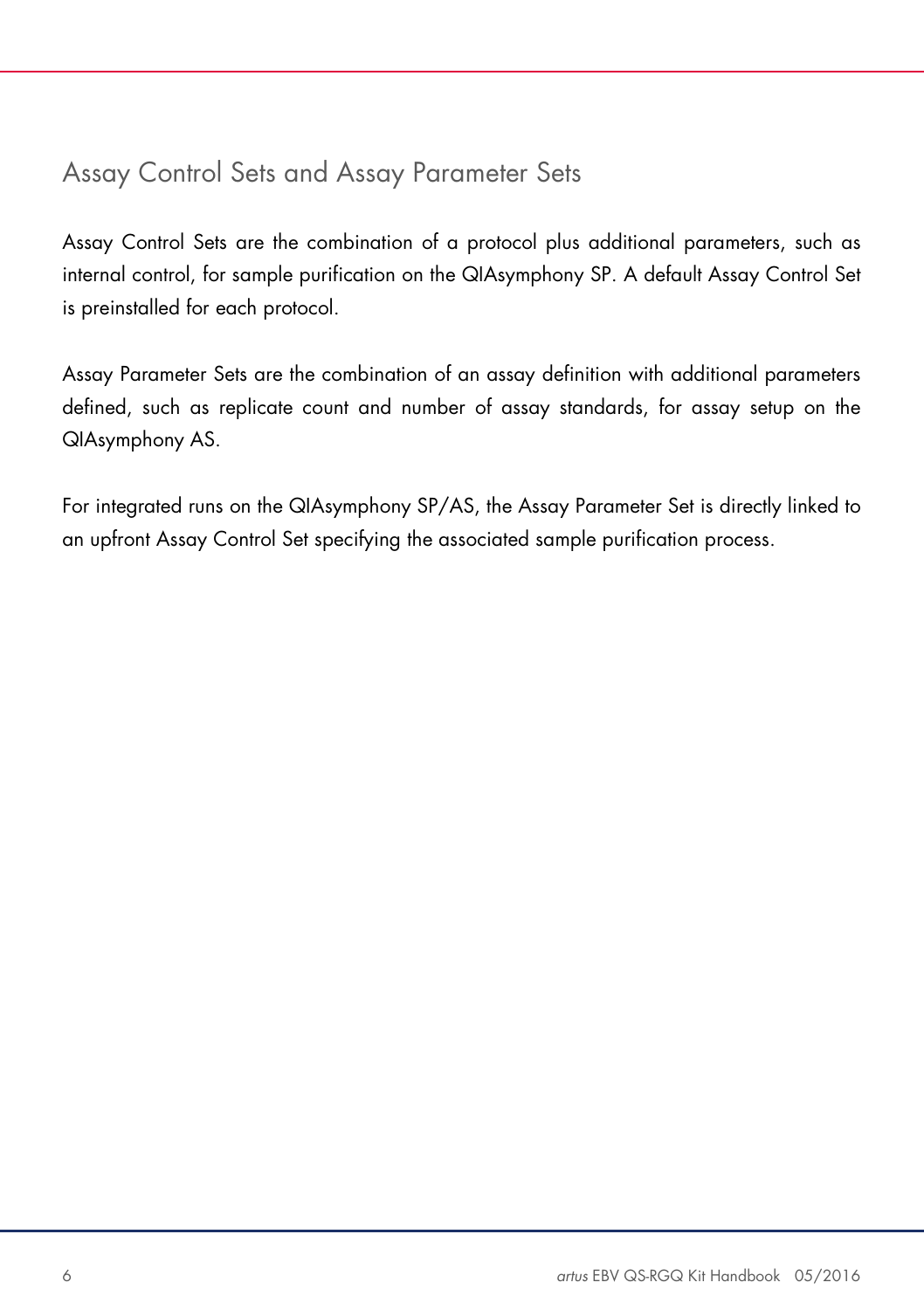# <span id="page-6-0"></span>Materials Provided

#### <span id="page-6-1"></span>Kit contents

| artus EBV QS-RGQ Kit<br>Catalog number<br><b>Number of reactions</b> |                                                               | (24)<br>4501363<br>24 |                   |
|----------------------------------------------------------------------|---------------------------------------------------------------|-----------------------|-------------------|
| Cap color                                                            | <b>Component name</b>                                         | Symbol                | Amount            |
| Blue                                                                 | <b>EBV RG Master</b>                                          | <b>MASTER</b>         | $3 \times 360$ µl |
| Red                                                                  | EBV QS 1*<br>$(5 \times 10^4 \text{ copies/}\mu\text{I})$     | QS.                   | 200 µl            |
| Red                                                                  | EBV QS $2*$<br>$(5 \times 10^3 \text{ copies/}\mu\text{I})$   | QS.                   | $200$ $\mu$       |
| Red                                                                  | FBV QS 3*<br>$(5 \times 10^2 \text{ copies/}\mu\text{)}$      | QS.                   | $200$ $\mu$       |
| Red                                                                  | EBV QS $4*$<br>$(5 \times 10^{1} \text{ copies/}\mu\text{I})$ | QS.                   | $200$ $\mu$       |
| Green                                                                | EBV RG IC <sup>+</sup>                                        | IC                    | 1000 µl           |
| White                                                                | Water (PCR grade)                                             |                       | 1000 µl           |
| Handbook                                                             |                                                               |                       | 1                 |

\* Quantitation standard.

† Internal control.

‡ See page [27](#page-26-0) for a symbols list and definitions.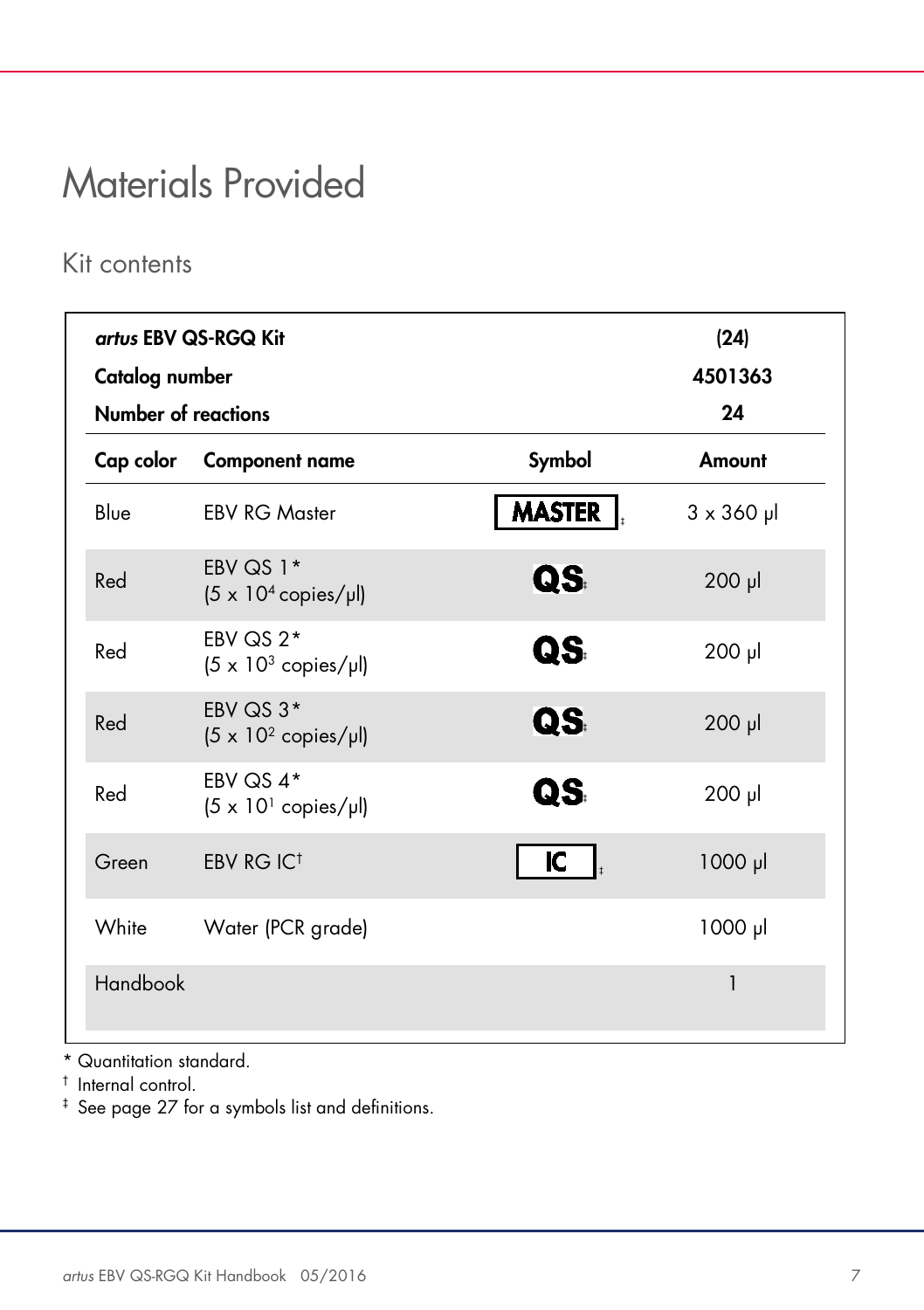### <span id="page-7-0"></span>Materials Required but Not Provided

Important: Make sure that instruments used in this procedure have been checked and calibrated according to the manufacturer's recommendations.

General laboratory equipment

- Adjustable pipets and sterile pipet tips with filters
- Vortex mixer
- Water bath capable of incubation at 37°C
- Benchtop centrifuge with rotor for 2 ml reaction tubes capable of centrifugation at 6800 x *g*.

Additional equipment and materials for sample preparation

- QIAsymphony SP (module of QIAsymphony RGQ) (cat. no. 9001297)
- QIAsymphony AS (module of QIAsymphony RGQ) (cat. no. 9001301)
- QIAsymphony software version 4.0
- QIAsymphony DSP Virus/Pathogen kit (cat. no. 937036 or 937055)
- QIAsymphony DSP DNA Mini Kit (cat. no. 937236)

Additional equipment for PCR

- Rotor-Gene Q MDx 5plex HRM or Rotor-Gene Q 5plex HRM instrument (module of QIAsymphony RGQ)
- Rotor-Gene Q software version 2.1, or higher

Note: Additional information about materials required for specific applications is contained in the relevant Application Sheet at www.qiagen.com/products/artusebvpcrkitce.aspx.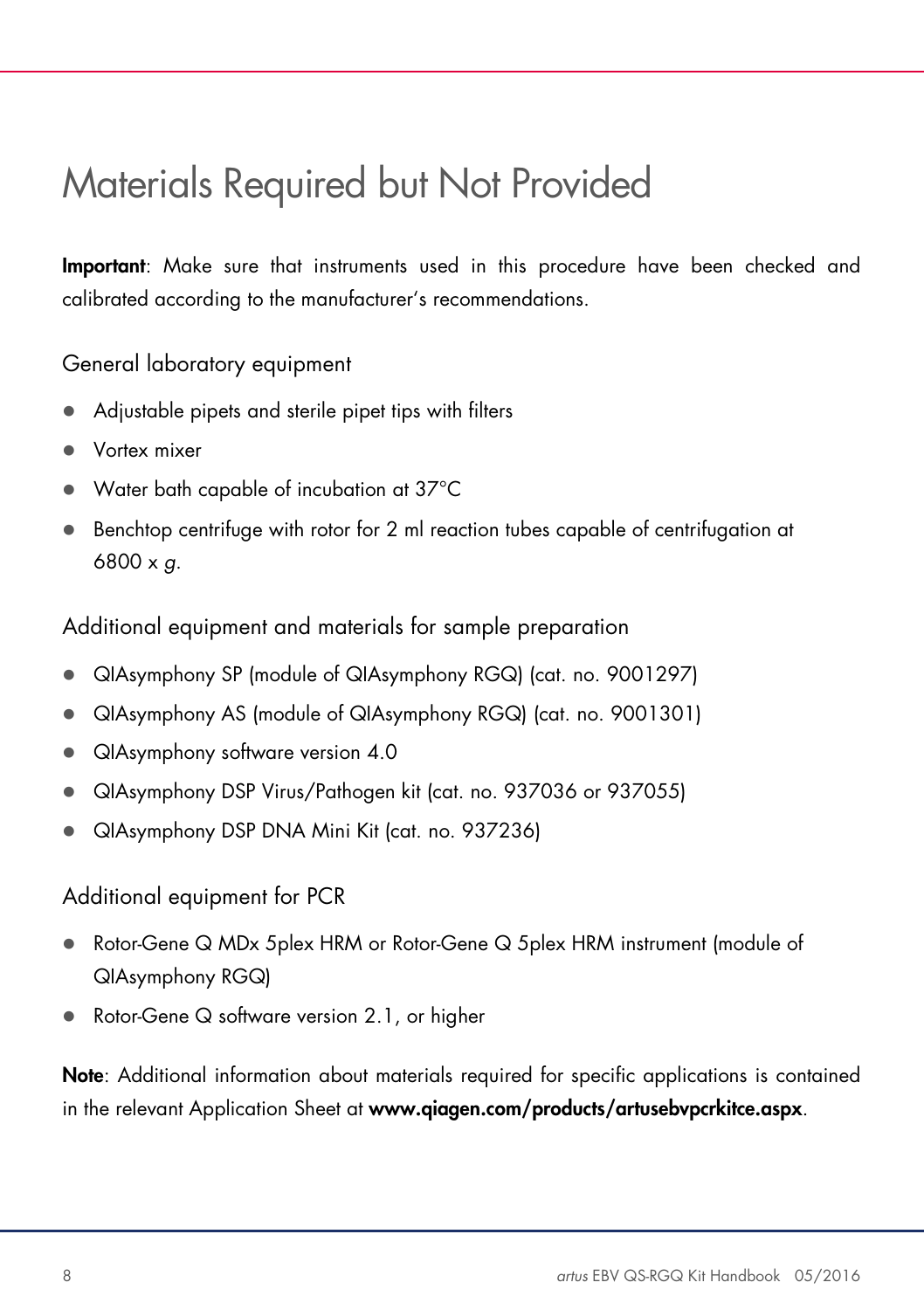### <span id="page-8-0"></span>Warnings and Precautions

For in vitro diagnostic use

### <span id="page-8-1"></span>Safety information

When working with chemicals, always wear a suitable lab coat, disposable gloves and protective goggles. For more information, consult the appropriate safety data sheets (SDSs). These are available online in PDF format at [www.qiagen.com/safety](http://www.qiagen.com/safety) where you can find, view and print the SDS for each QIAGEN kit and kit component.

For safety information for the QIAsymphony DSP Virus/Pathogen kits, refer to the applicable kit handbook. For safety information for the QIAsymphony DSP DNA Mini Kit, refer to the applicable kit handbook. For safety information regarding instrument modules, refer to the applicable instrument user manual.

Discard sample, liquid and assay waste according to your national and local safety and environmental regulations.

#### <span id="page-8-2"></span>General precautions

Always pay attention to the following:

- Use sterile pipet tips with filters.
- During manual steps, keep tubes closed when possible and avoid contamination.
- Thaw all components thoroughly at room temperature (15–25°C) before starting an assay.
- When thawed, mix the components (by pipetting repeatedly up and down or by pulse vortexing) and centrifuge briefly. Ensure that no foam or bubbles are present in the reagent tubes.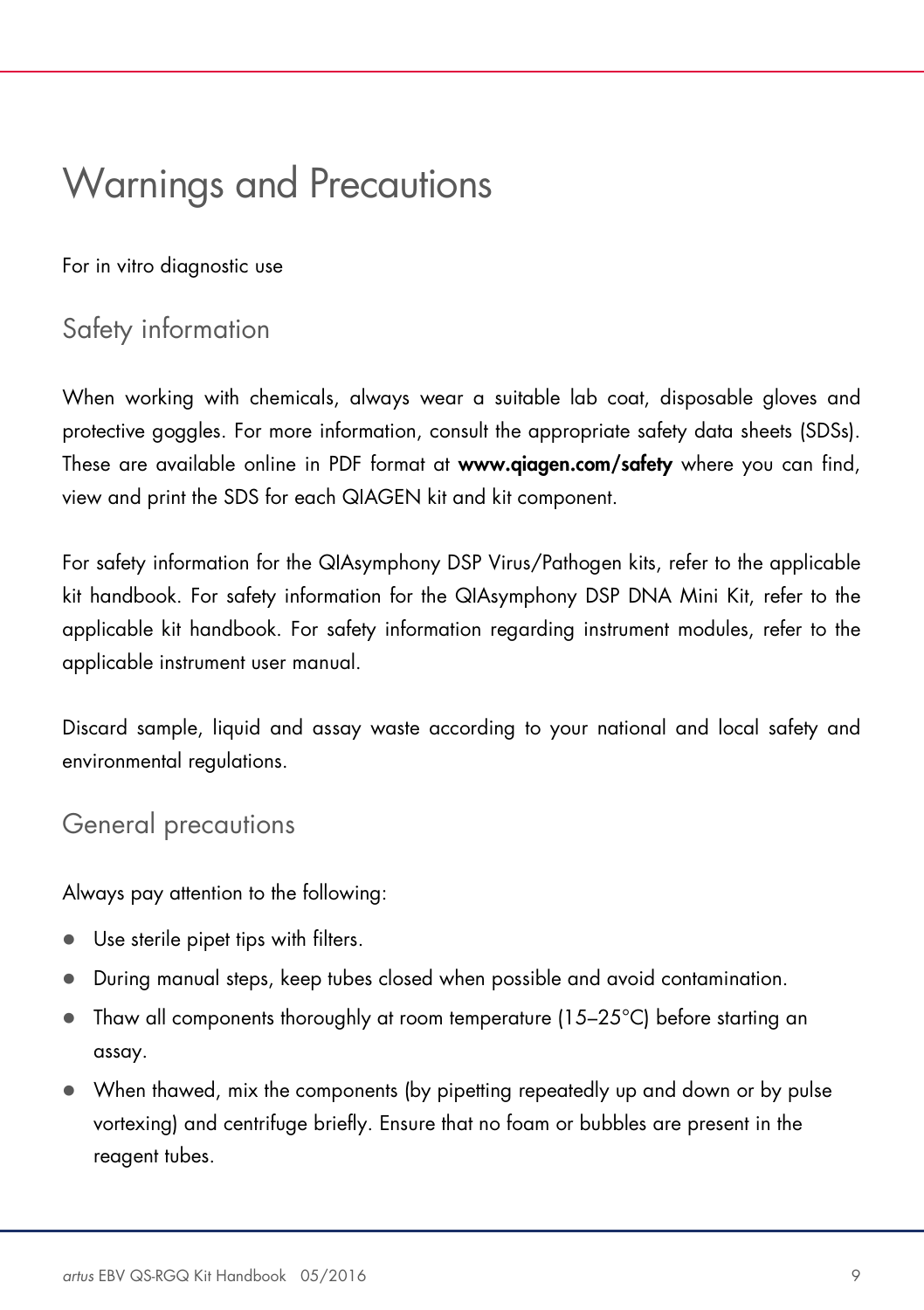- Do not mix components from kits with different lot numbers.
- Make sure that the required adapters are precooled to 2-8°C.
- Work quickly and keep PCR reagents on ice or in the cooling block before loading.
- Proceed continuously from one part of the workflow to the next. Do not exceed 30 minutes of transfer time between each module (QIAsymphony SP to QIAsymphony AS to Rotor-Gene Q).

# <span id="page-9-0"></span>Reagent Storage and Handling

The components of the *artus* EBV QS-RGQ Kit should be stored at –15°C to –30°C and are stable until the expiration date stated on the label. Repeated thawing and freezing (>2 x) should be avoided, as this may reduce assay performance.

# <span id="page-9-1"></span>Specimen Handling and Storage

Information about specimen handling and storage for specific applications is contained in the relevant Application Sheet at www.qiagen.com/products/artusebvpcrkitce.aspx.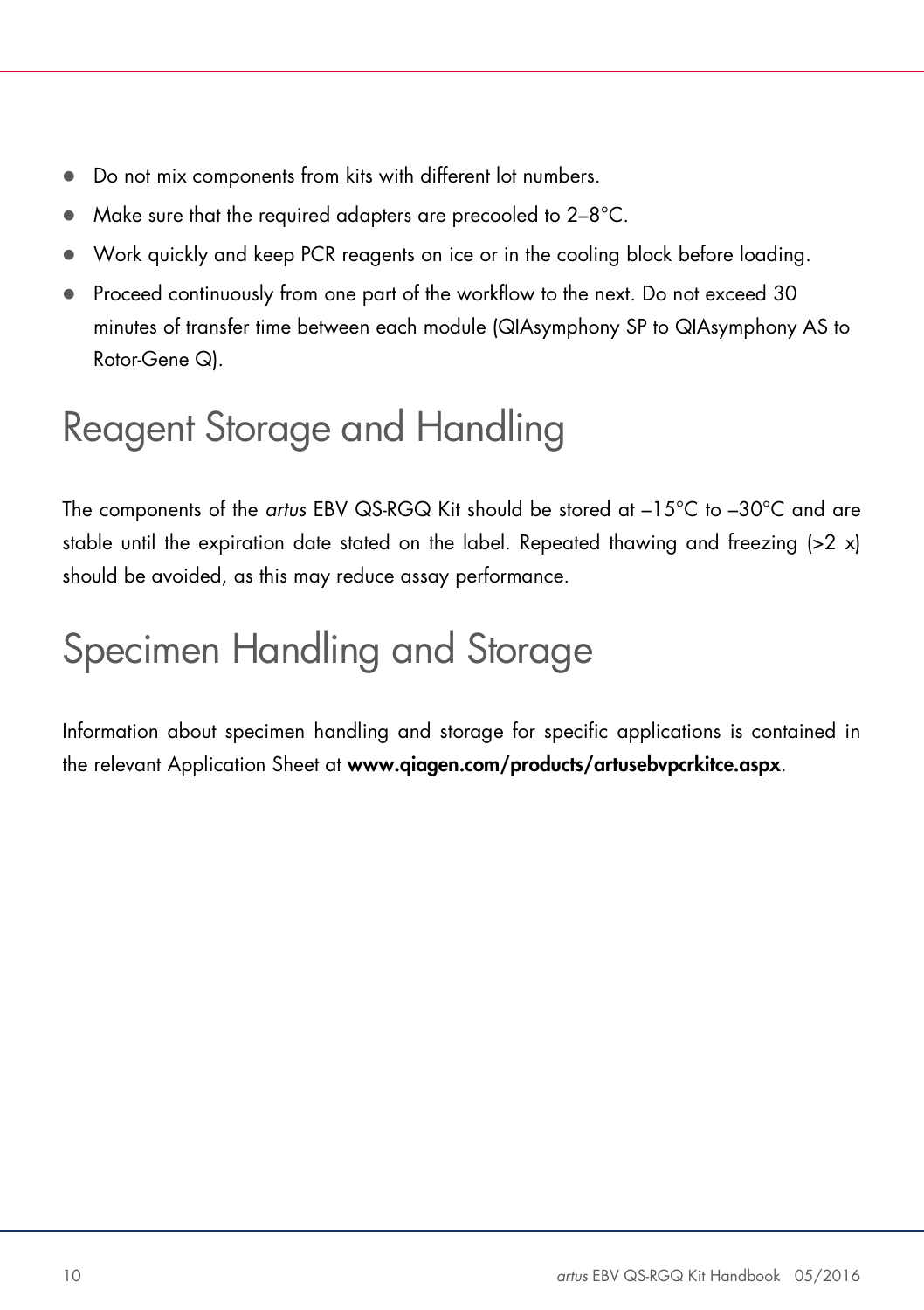### <span id="page-10-0"></span>Viral DNA Purification

The *artus* EBV QS-RGQ Kit has been validated with a viral DNA purification step from human plasma performed on the QIAsymphony SP using a QIAsymphony DSP Virus/Pathogen kit. See the *QIAsymphony DSP Virus/Pathogen Handbook* for all the information on how to prepare the reagent cartridge for the sample purification step on the QIAsymphony SP.

The *artus* EBV QS-RGQ Kit has been validated with a viral DNA purification step from human whole blood performed on the QIAsymphony SP using the QIAsymphony DSP DNA Mini Kit. See the *QIAsymphony DNA Handbook* for all the information on how to prepare the reagent cartridge for the sample purification step on the QIAsymphony SP.

Using an internal control and carrier RNA (CARRIER)

Using QIAsymphony DSP Virus/Pathogen kits and the QIAsymphony DSP DNA Mini Kit in combination with the *artus* EBV QS-RGQ Kit requires introduction of the internal control (EBV RG IC) into the purification procedure to monitor the efficiency of sample preparation and downstream assay. In addition, QIAsymphony DSP Virus/Pathogen kits and the QIAsymphony DSP DNA Mini Kit may require the preparation of carrier RNA (CARRIER). For specific information regarding the internal control and the use of carrier RNA (CARRIER), see the relevant Application Sheet at [www.qiagen.com/products/artusebvpcrkitce.aspx](http://www.qiagen.com/products/artusebvpcrkitce.aspx).

#### Yields of nucleic acids

Eluates prepared with carrier RNA (CARRIER) may contain much more carrier RNA (CARRIER) than target nucleic acids. We recommend using quantitative amplification methods to determine yields.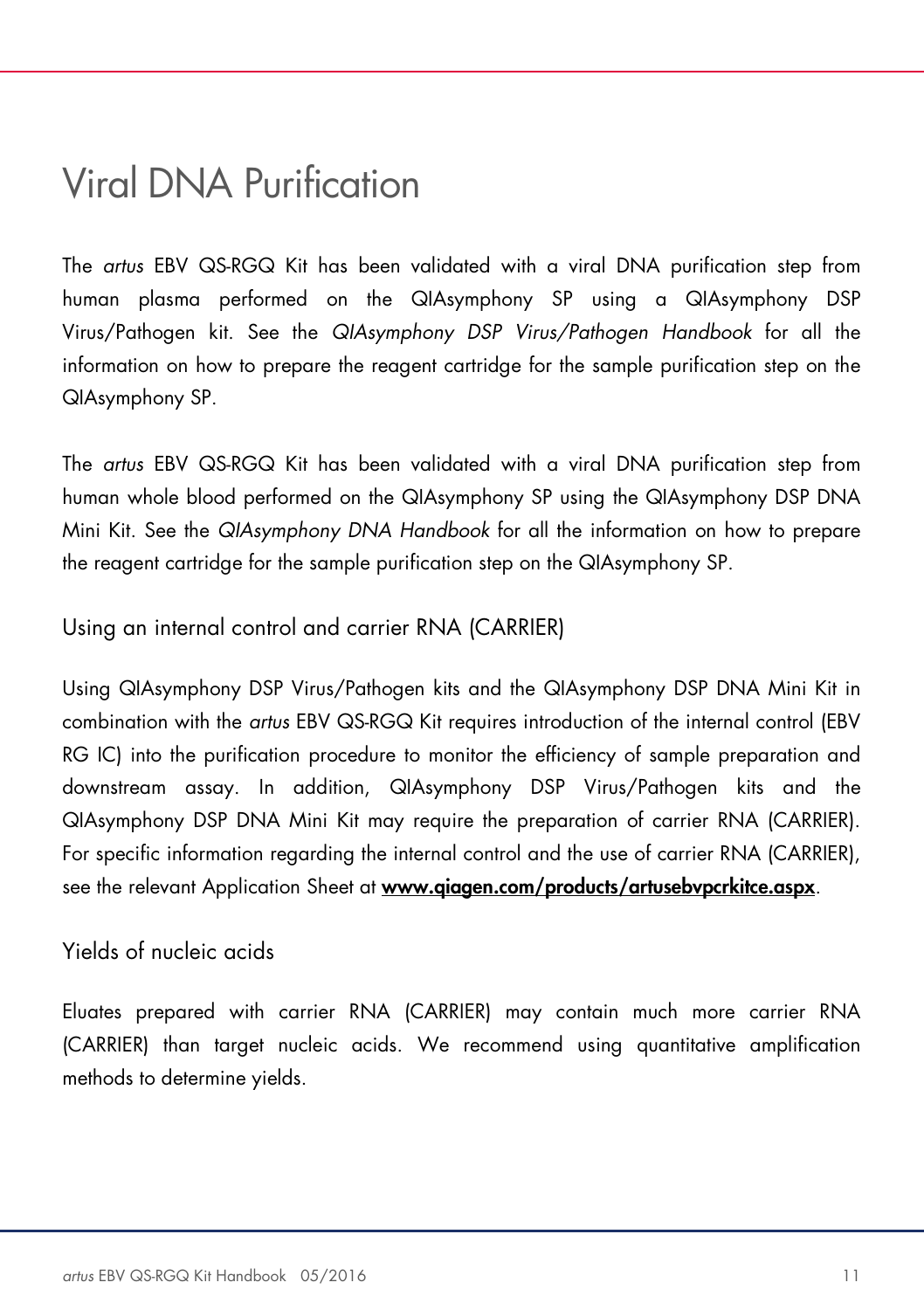#### Storing nucleic acids

For short-term storage of up to 24 hours, we recommend storing purified nucleic acids at 2–8°C. For long-term storage of over 24 hours, we recommend storage at –20°C.

#### Getting started on the QIAsymphony SP/AS instruments

- 1. Close all drawers and the hoods.
- 2. Switch on the QIAsymphony SP/AS instruments, and wait until the **Sample Preparation** screen appears and the initialization procedure has finished.
- 3. Log into the instrument (drawers will unlock).

### <span id="page-11-0"></span>DNA isolation and assay setup on the QIAsymphony SP/AS

The following description is a general protocol for using QIAsymphony DSP Virus/Pathogen kits or QIAsymphony DSP DNA Mini Kit. Detailed information for a specific application, including volumes and tubes, is provided in the relevant Application Sheet at www.qiagen.com/products/artusebvpcrkitce.aspx.

#### Important points before starting

- Make sure that you are familiar with operating the QIAsymphony SP/AS instruments. Refer to the user manuals supplied with your instruments and the most current versions available online at www.qiagen.com/products/qiasymphonyrgq.aspx for operating instructions.
- Before using a reagent cartridge (RC) for the first time, check that Buffers QSL2 and QSB1 in the cartridge (RC) do not contain a precipitate.

If necessary, remove the troughs containing Buffers QSL2 and QSB1 from the reagent cartridge (RC) and incubate for 30 minutes at 37°C with occasional shaking to dissolve precipitate. Make sure to replace the troughs in the correct positions. If the reagent cartridge (RC) is already pierced, make sure that the troughs are sealed with Reuse Seal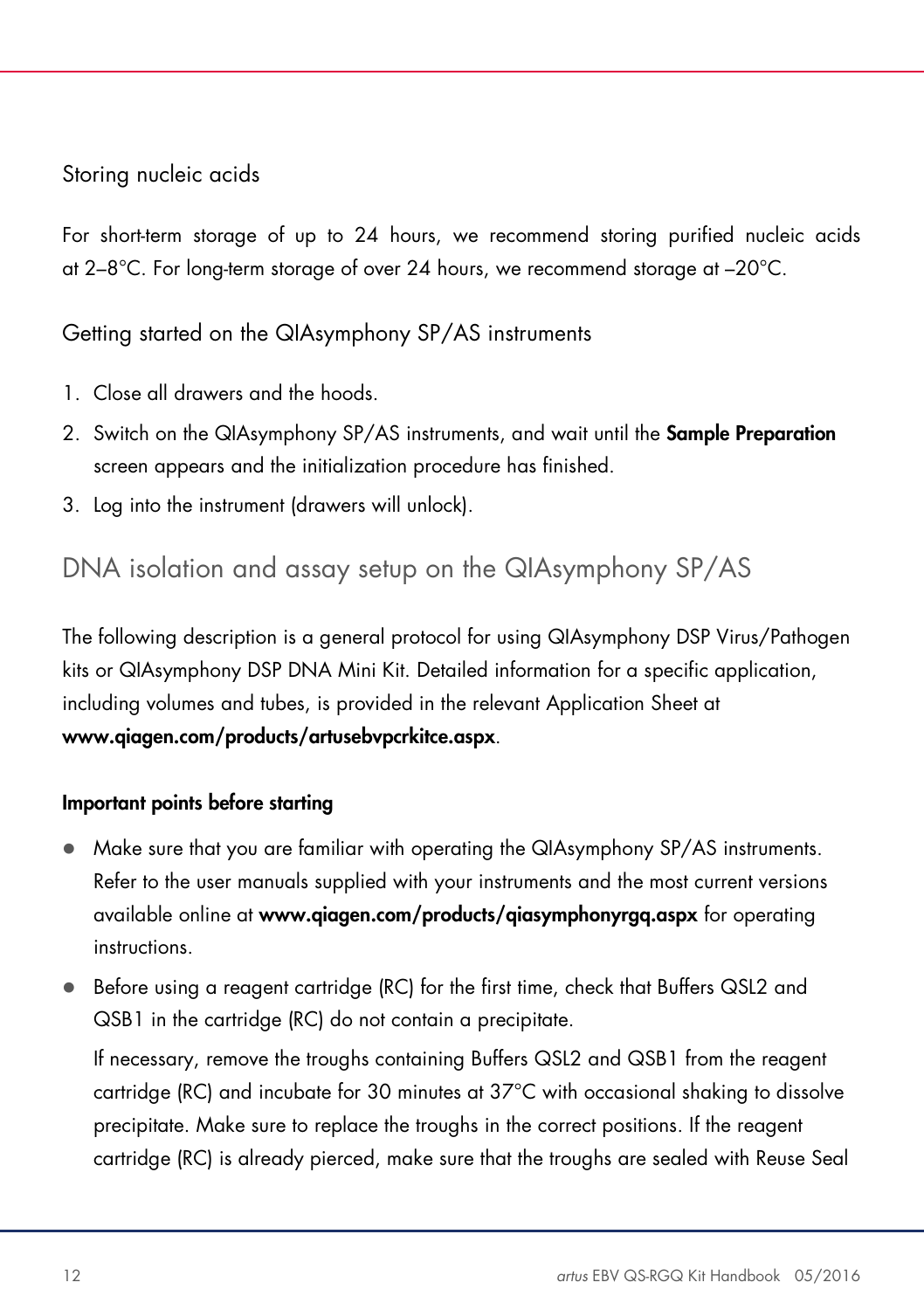Strips and incubate the complete reagent cartridge (RC) for 30 minutes at 37°C with occasional shaking in a water bath.

- Avoid vigorous shaking of the reagent cartridge (RC) otherwise foam may be generated, which can lead to liquid level detection problems.
- Work quickly and keep PCR reagents on ice or in the cooling block before loading.
- The reagent volumes are optimized for 24 reactions per kit per run.
- Before each use, all reagents need to be thawed completely, mixed (by repeated up and down pipetting or by quick vortexing), and centrifuged for at least 3 seconds at 6800 x *g*. Avoid foaming of the reagents.
- Eluates from the sample preparation and all components of the *artus* EBV QS-RGQ Kit have been shown to be stable onboard the instrument for at least the normal time required for sample purification for 96 samples and assay setup of 72 assays, including up to 30 minutes transfer time from the QIAsymphony SP to the QIAsymphony AS and up to 30 minutes transfer time from the QIAsymphony AS to the Rotor-Gene Q.

#### Things to do before starting

- Prepare all required mixtures. If needed, prepare mixtures containing carrier RNA (CARRIER) and internal controls just before starting. For more information, see the relevant Application Sheet at www.giagen.com/products/artusebvpcrkitce.aspx.
- Before starting the procedure, ensure that the magnetic particles are fully resuspended. Vortex the trough containing the magnetic particles vigorously for at least 3 minutes before first use.
- Before loading the reagent cartridge (RC), remove the cover from the trough containing the magnetic particles and open the enzyme tubes. Make sure that the enzyme rack has been equilibrated to room temperature (15–25°C).
- Make sure that the piercing lid (PL) is placed on the reagent cartridge (RC) and the lid of the magnetic-particle trough has been removed or, if using a partially used reagent cartridge (RC), make sure the Reuse Seal Strips have been removed.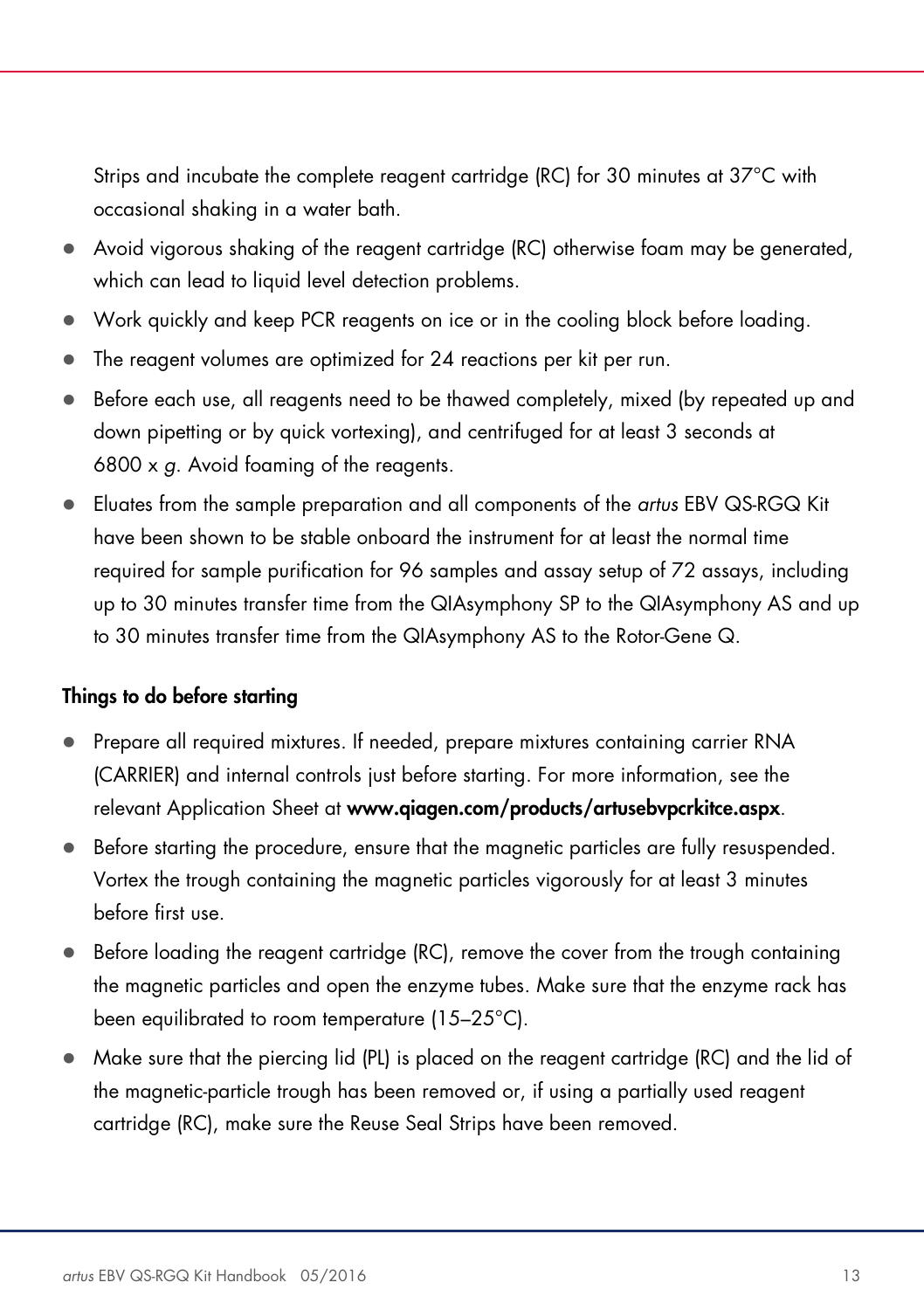If samples are bar coded, orient samples in the tube carrier so that the bar codes face the bar code reader within the "Sample" drawer at the left side of the QIAsymphony SP.

#### QIAsymphony SP setup

- 1. Close all drawers and the hoods of the QIAsymphony SP/AS instruments.
- 2. Switch on the instruments, and wait until the **Sample Preparation** screen appears and the initialization procedure has finished.

The power switch is located at the bottom-left corner of the QIAsymphony SP.

- 3. Log in to the instruments.
- 4. Prepare the following drawers according to the relevant Application Sheet at www.qiagen.com/products/artusebvpcrkitce.aspx.
	- "Waste" drawer When prepared, perform an inventory scan.
	- "Eluate" drawer When prepared, perform an inventory scan.
	- "Reagents and Consumables" drawer When prepared, perform an inventory scan.
	- "Sample" drawer
- 5. Using the **Integrated run** setup on the QIAsymphony touchscreen, enter the required information for each batch of samples to be processed.
- 6. Select an Assay Parameter Set for the run, and assign it and the corresponding AS batch to the samples.

Information about the Assay Parameter Set and preselected elution volume is provided on the relevant Application Sheet.

For more information about integrated runs on the QIAsymphony SP/AS, see the instrument user manuals.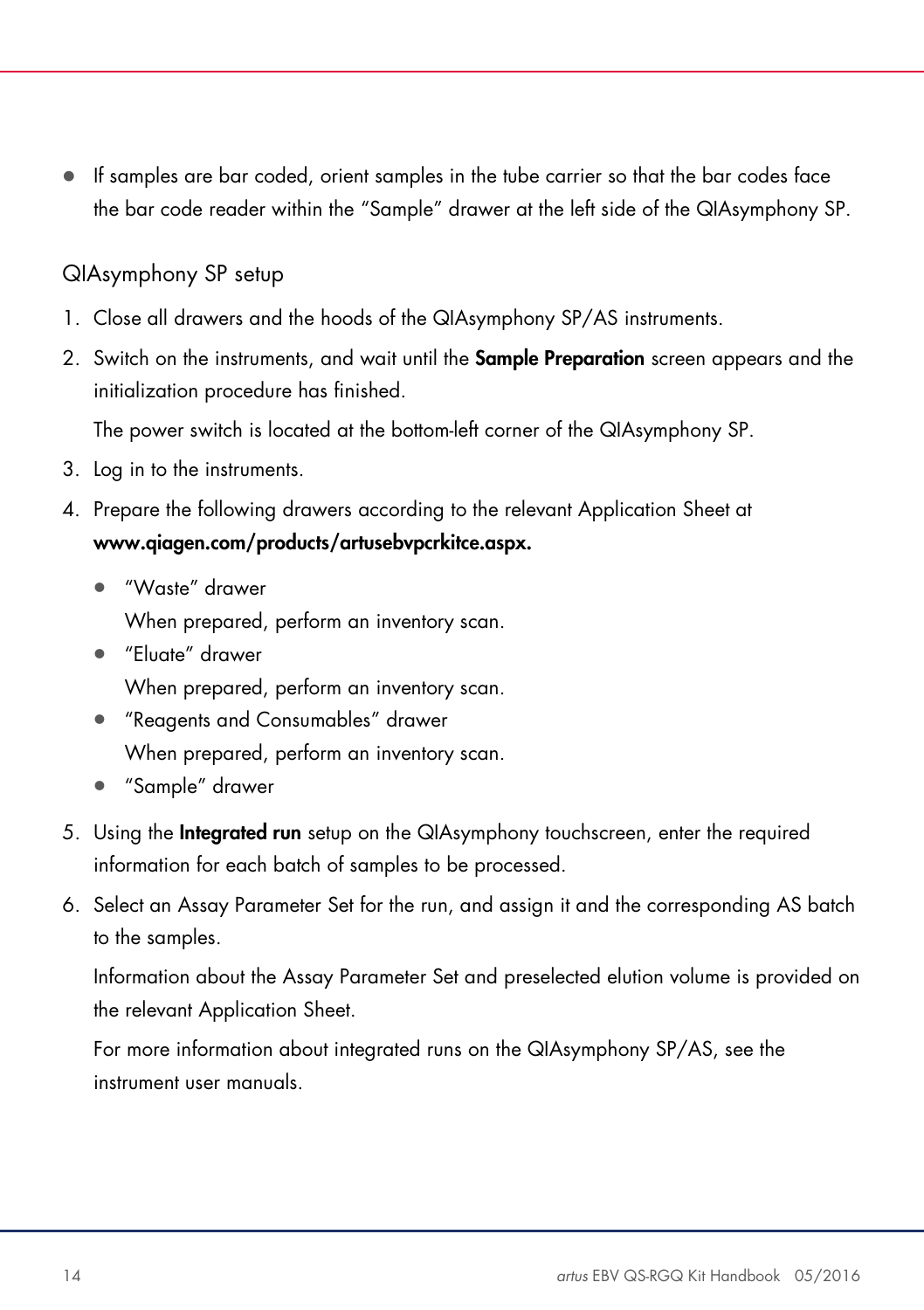7. When setting up an integrated run, check for correct assignment of sample labware, sample type (sample, EC+ and EC–) and volumes.

Information about consumables and components to load in each drawer is provided on the relevant Application Sheet.

- 8. After information about all batches of the integrated run has been entered, click the **Ok** button to exit the **Integrated run** setup.
- 9. The status of all batches within the overview of the integrated run changes from LOADED to QUEUED. As soon as one batch is aueued the Run button appears. Press the Run button to start the procedure.

All processing steps are fully automated.

#### QIAsymphony AS setup

- 1. After queuing an integrated run, open the QIAsymphony AS drawers. The required components to be loaded are shown on the touchscreen.
- 2. Always make sure to do the following before the integrated run:
	- Insert the tip chute
	- Discard the tip disposal bag
	- Install an empty tip disposal bag
- 3. Define and load assay rack(s).

Assay rack(s) in precooled adapter(s) are loaded onto the "Assay" slot(s).

Information about the assay racks is provided on the relevant Application Sheet at www.qiagen.com/products/artusebvpcrkitce.aspx.

4. Check the temperature of the cooling positions.

When the target cooling temperatures are reached, the small asterisk next to each slot will appear green.

5. Combine all tubes of EBV RG Master in a single kit into one tube before use.

Note: Viscous reagents can be difficult to handle with manual pipets. Make sure to transfer the entire volume of the EBV RG Master in the tube.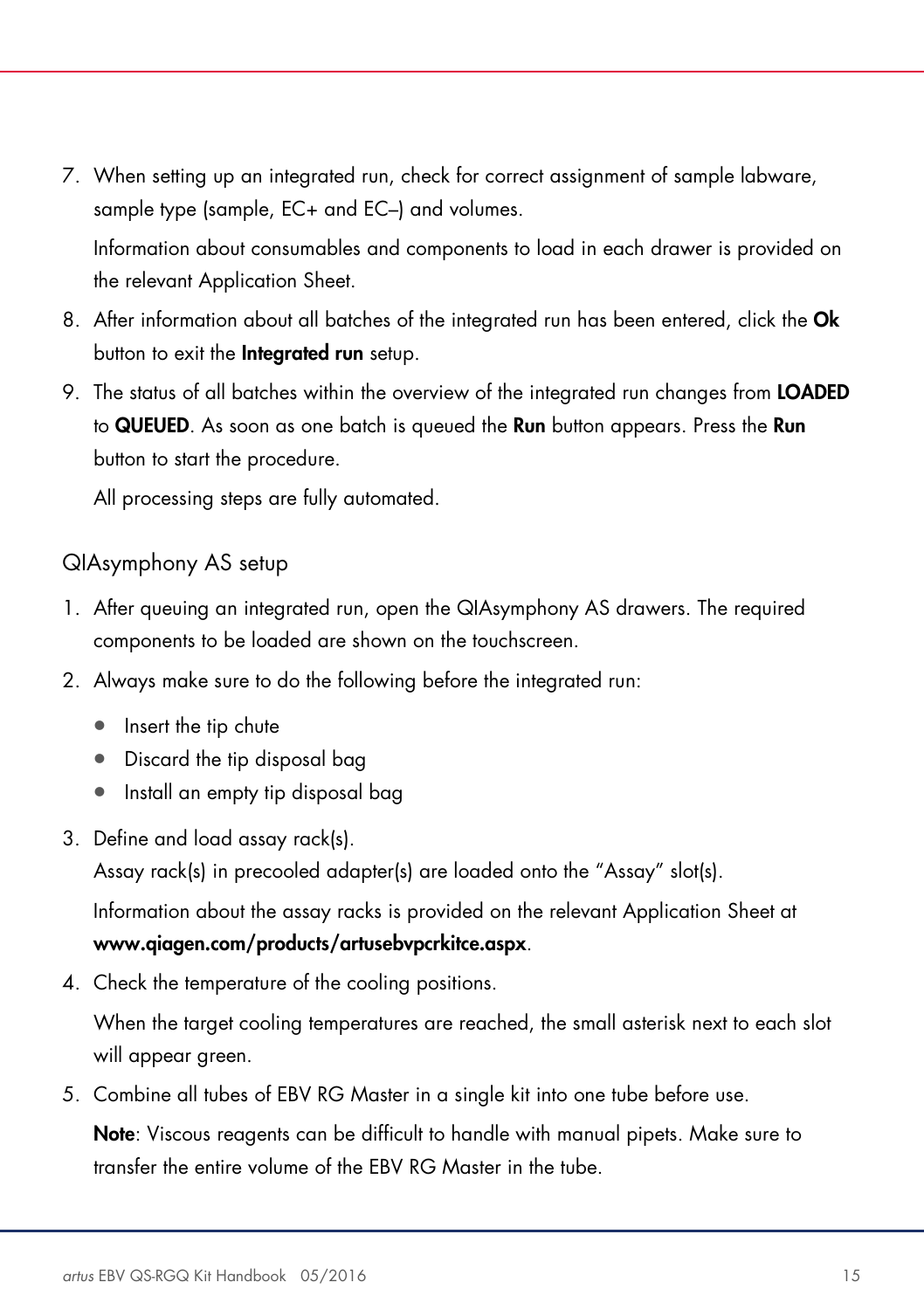6. Fill each reagent tube with the required volume of appropriate reagent according to the loading information given by the instrument software.

Note: Before each use, all reagents need to be thawed completely, mixed (by repeated up and down pipetting or by quick vortexing), and centrifuged for at least 3 seconds at 6800 x *g*. Avoid bubbles or foaming, which could cause detection errors. Work quickly and keep PCR components on ice or in the cooling block before loading.

- 7. Load the reagent rack, and place the reagent tubes, without lids, into the appropriate positions of precooled adapters for reagents according to the relevant Application Sheet.
- 8. Load disposable filter-tips into the "Eluate and Reagents" and "Assays" drawers according to the required number of each tip type indicated on the relevant Application Sheet.
- 9. Close the "Eluate and Reagents" and "Assays" drawers.
- 10. Upon closing each drawer, press **Scan** to start the inventory scan for each drawer.

The inventory scan checks the slots, adapters, filter-tips and the tip chute, as well as the correct loading of specific reagent volumes. If required, correct any errors.

The assay setup will start automatically after the purification step on the QIAsymphony SP is completed and the eluate racks are transferred to the QIAsymphony AS.

- 11. After the run is finished, press Remove in the assay setup Overview screen. Open the "Assays" drawer and unload the assay rack(s).
- 12.Download the result and cycler files.
- 13.If multiple batches on the QIAsymphony AS are configured in an integrated run, reload the QIAsymphony AS drawers, starting at step 1.
- 14.Proceed to ["PCR on the Rotor-Gene Q"](#page-17-0), page [18.](#page-17-0)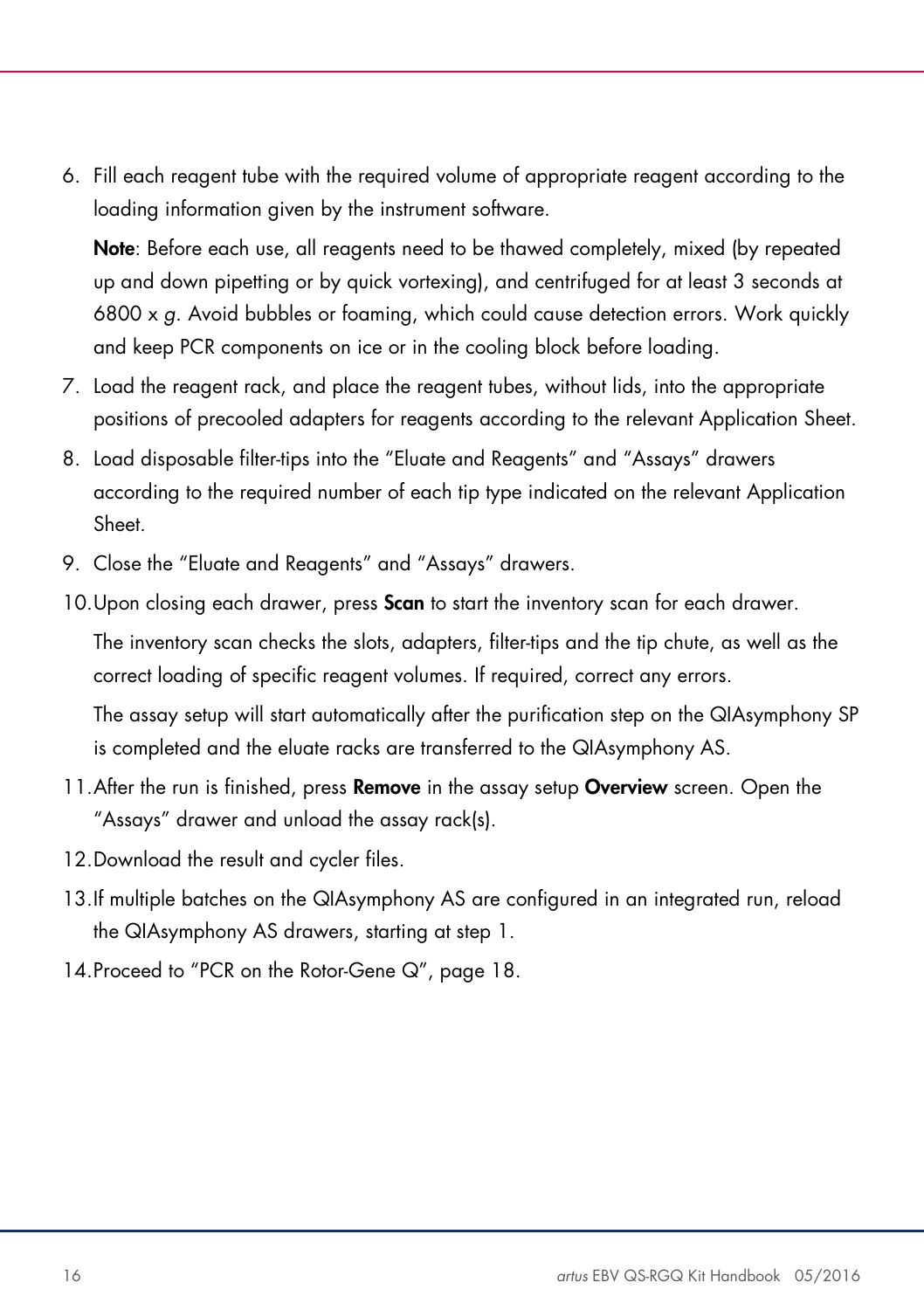15.Perform the regular maintenance of the QIAsymphony AS during the PCR run on the Rotor-Gene Q or later.

Since the workflow is an integrated operation, clean all instruments at the end of the completed workflow.

Follow the maintenance instructions in the *QIAsymphony SP/AS User Manual — General Description*. Make sure to carry out maintenance regularly to minimize the risk of crosscontamination.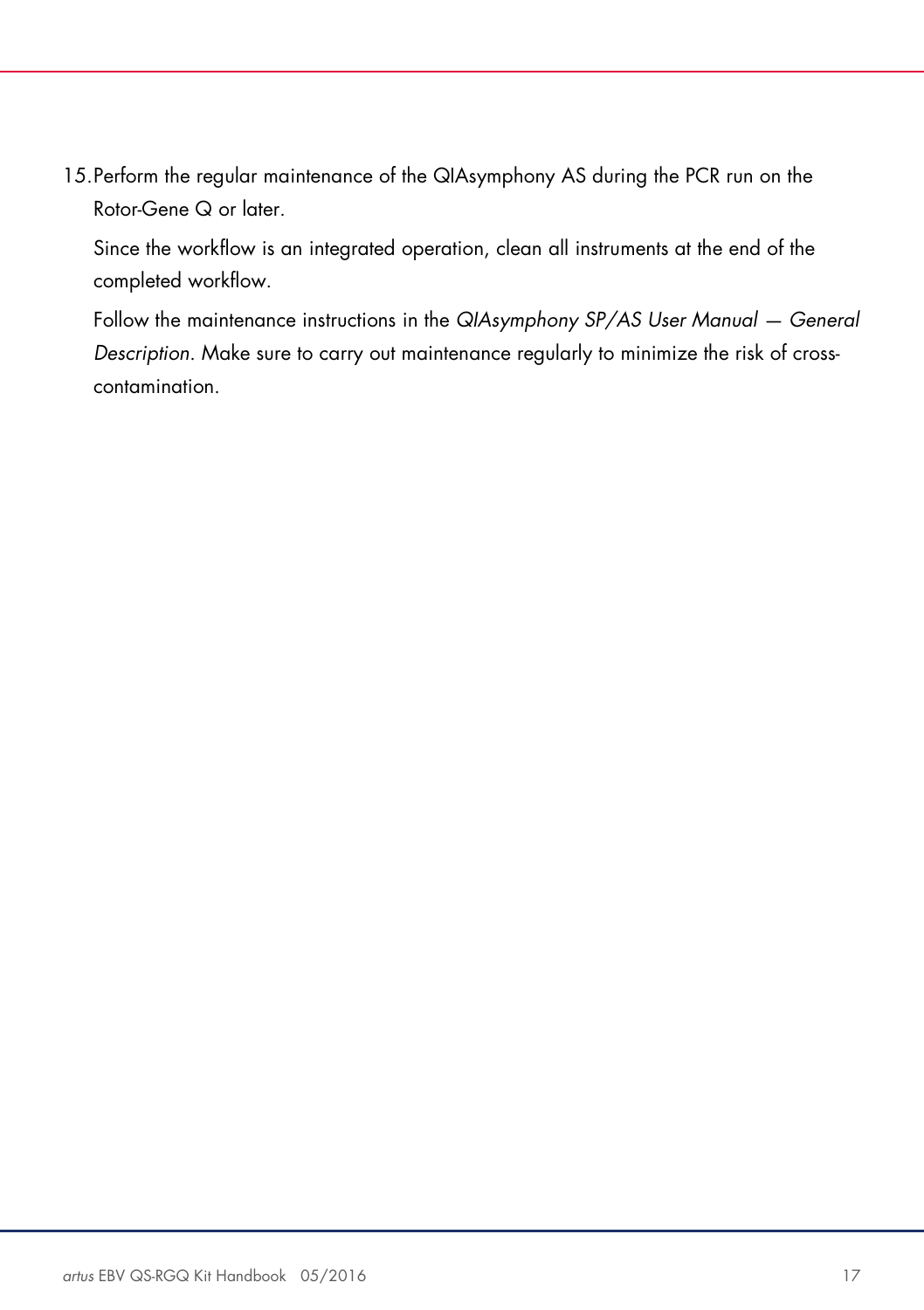### <span id="page-17-0"></span>PCR on the Rotor-Gene Q

#### Important points before starting

- Take time to familiarize yourself with the Rotor-Gene Q instrument before starting the protocol. See the instrument user manual.
- Make sure that at all 4 quantitation standards as well as at least one negative control (Water, PCR grade) are included per PCR run. To generate a standard curve, use all 4 quantitation standards supplied (EBV QS 1–4) for each PCR run.
- 1. Close the PCR tubes, and place them in the 72-Well Rotor of the Rotor-Gene Q.
- 2. Make sure to transfer the Rotor-Gene Q 4-strip tubes in the correct orientation so that the position indices of the cooling adapter and the rotor match.
- 3. Make sure that the locking ring (accessory of the Rotor-Gene Q instrument) is placed on top of the rotor to prevent accidental opening of the tubes during the run.
- 4. Transfer the cycler file from the QIAsymphony AS to the Rotor Gene Q computer.
- 5. For the detection of EBV DNA, create a temperature profile and start the run according to the relevant Application Sheet at www.qiagen.com/products/artusebvpcrkitce.aspx. Software-specific information about programming the Rotor-Gene Q is provided in the relevant Protocol Sheet *Settings to run* artus *QS RGQ Kits* at www.qiagen.com/products/artusebvpcrkitce.aspx.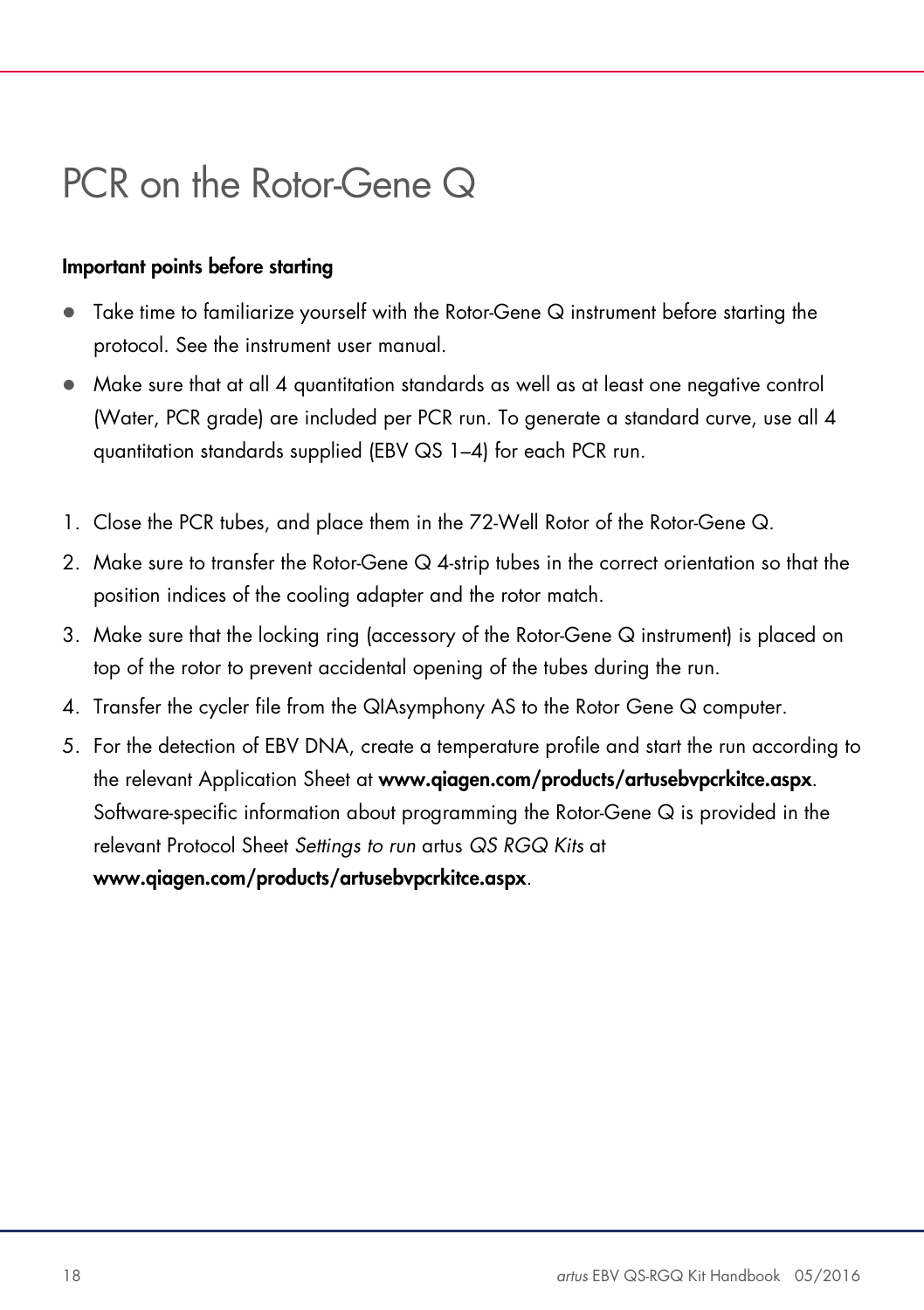### <span id="page-18-0"></span>Interpretation of Results

See the relevant Application Sheet at www.qiagen.com/products/artusebvpcrkitce.aspx for detailed information about interpretation of results.

### <span id="page-18-1"></span>Troubleshooting guide

This troubleshooting guide may be helpful in solving any problems that may arise. For contact information, see back cover or visit [www.qiagen.com](http://www.qiagen.com/).

|    |                                                                                                                                | <b>Comments and suggestions</b>                                                                                                                                                                                                                                                                        |  |
|----|--------------------------------------------------------------------------------------------------------------------------------|--------------------------------------------------------------------------------------------------------------------------------------------------------------------------------------------------------------------------------------------------------------------------------------------------------|--|
|    | <b>General handling</b>                                                                                                        |                                                                                                                                                                                                                                                                                                        |  |
|    | Error message<br>displayed on the<br>touchscreen                                                                               | If an error message is displayed during an integrated<br>run, refer to the user manuals supplied with your<br>instruments.                                                                                                                                                                             |  |
|    | Precipitate in reagent trough of opened cartridge of the QIAsymphony DSP<br>Virus/Pathogen kit or QIAsymphony DSP DNA Mini Kit |                                                                                                                                                                                                                                                                                                        |  |
| a) | Buffer evaporation                                                                                                             | Excessive evaporation may lead to increased salt<br>concentration or decreased alcohol concentrations in<br>buffers. Discard reagent cartridge (RC). Make sure to<br>seal buffer troughs of a partially used reagent cartridge<br>(RC) with Reuse Seal Strips when not being used for<br>purification. |  |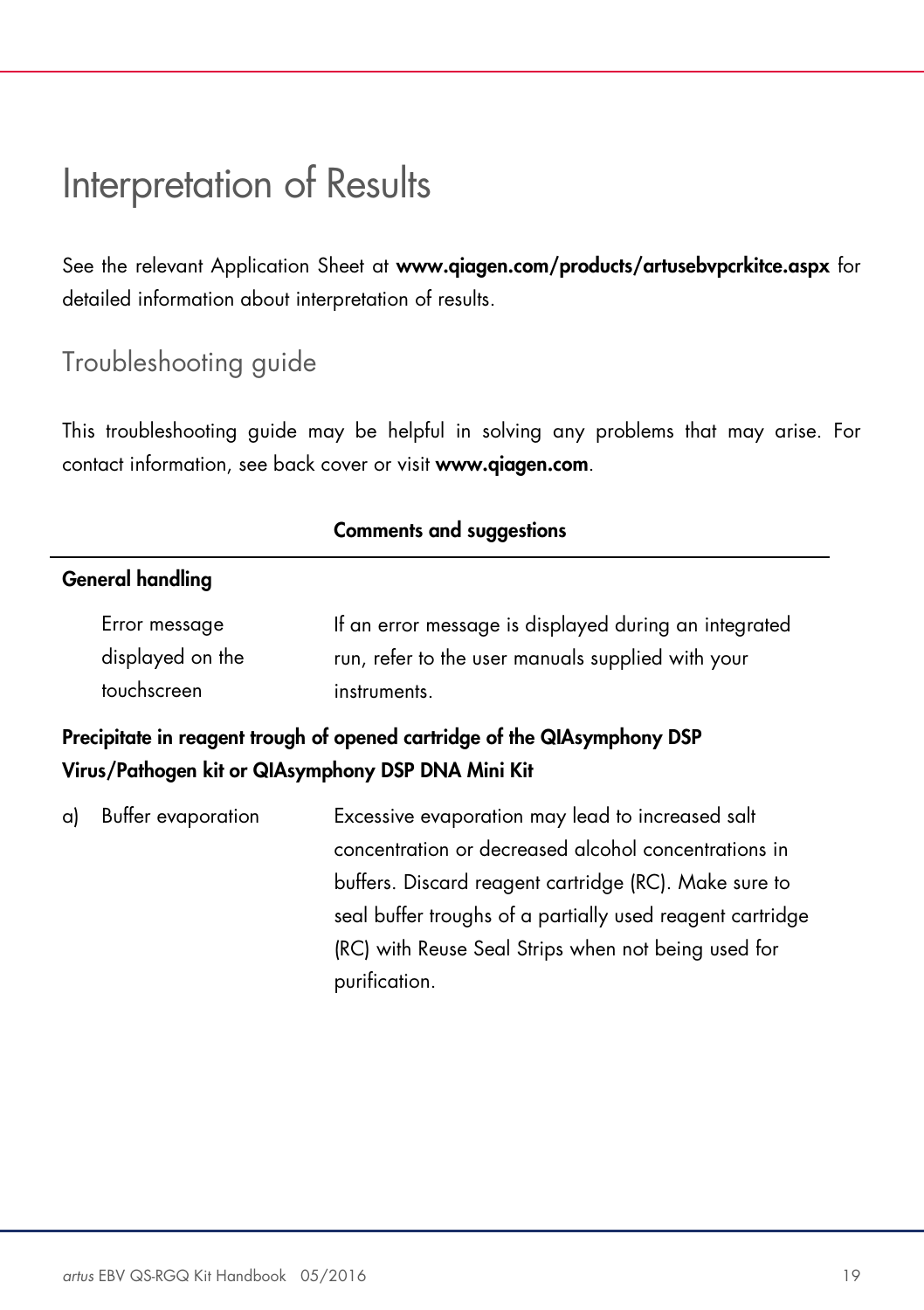<span id="page-19-0"></span>

| b) | Storage of reagent<br>cartridge (RC)                       | Storage of reagent cartridge (RC) under 15°C may lead<br>to formation of precipitates. If necessary, remove the<br>troughs containing Buffers QSL2 and QSB1 from the<br>reagent cartridge (RC) and incubate in a water bath at<br>37°C for 30 minutes with occasional shaking to<br>dissolve precipitate. Make sure to replace the troughs in<br>the correct positions. If the reagent cartridge (RC) is<br>already pierced, make sure that the troughs are<br>reclosed with Reuse Seal Strips and incubate the<br>complete reagent cartridge (RC) in a water bath at<br>37°C for 30 minutes with occasional shaking. |
|----|------------------------------------------------------------|-----------------------------------------------------------------------------------------------------------------------------------------------------------------------------------------------------------------------------------------------------------------------------------------------------------------------------------------------------------------------------------------------------------------------------------------------------------------------------------------------------------------------------------------------------------------------------------------------------------------------|
|    | Low yield of nucleic acids                                 |                                                                                                                                                                                                                                                                                                                                                                                                                                                                                                                                                                                                                       |
| a) | Magnetic particles were<br>not completely<br>resuspended   | Before starting the procedure, ensure that the magnetic<br>particles are fully resuspended. Vortex for at least<br>3 minutes before use.                                                                                                                                                                                                                                                                                                                                                                                                                                                                              |
| b) | Frozen samples were<br>not mixed properly after<br>thawing | Thaw frozen samples with mild agitation to ensure<br>thorough mixing.                                                                                                                                                                                                                                                                                                                                                                                                                                                                                                                                                 |
| c) | Carrier RNA (CARRIER)<br>not added                         | Reconstitute carrier RNA (CARRIER) in Buffer AVE (AVE)<br>or ATE (ATE) and mix with appropriate volume of Buffer<br>AVE (AVE) or ATE (ATE) as described in the relevant<br>Application Sheet at<br>www.qiagen.com/products/artusebvpcrkitce.aspx.<br>Repeat the purification procedure with new samples.                                                                                                                                                                                                                                                                                                              |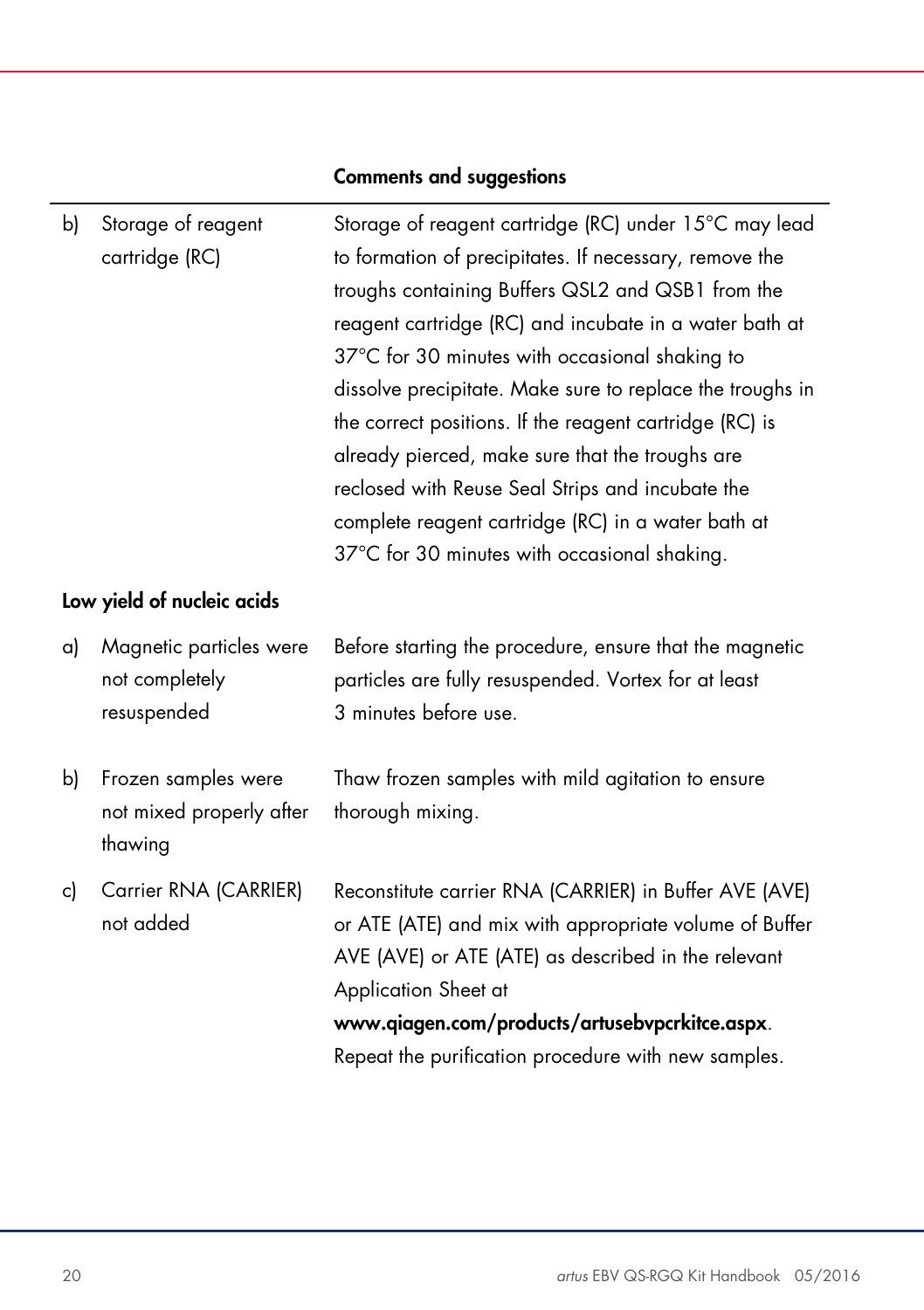| d) | Degraded nucleic acids                                | Samples were stored incorrectly or subjected to too<br>many freeze-thaw cycles. Repeat the purification<br>procedure with new samples.                                                                                                                                                                                                                                                                                                                                                                                        |
|----|-------------------------------------------------------|-------------------------------------------------------------------------------------------------------------------------------------------------------------------------------------------------------------------------------------------------------------------------------------------------------------------------------------------------------------------------------------------------------------------------------------------------------------------------------------------------------------------------------|
| e) | Incomplete sample lysis                               | Before use, check that Buffer QSL2 and QSB1 do not<br>contain precipitates. If necessary, remove the troughs<br>containing Buffers QSL1 and QSB1 from the reagent<br>cartridge (RC) and incubate for 30 minutes at 37°C<br>with occasional shaking to dissolve precipitate. If the<br>reagent cartridge (RC) is already pierced, make sure<br>that the troughs are reclosed with Reuse Seal Strips, and<br>incubate the complete reagent cartridge (RC) for<br>30 minutes at 37°C with occasional shaking in a water<br>bath. |
| f) | Clogging of pipet tip<br>due to insoluble<br>material | Insoluble material was not removed from the sample<br>prior to starting the QIAsymphony purification<br>procedure.<br>To remove insoluble material for viral applications,<br>centrifuge the sample at 3000 $\times$ g for 1 minute, and<br>transfer the supernatant to a new sample tube.                                                                                                                                                                                                                                    |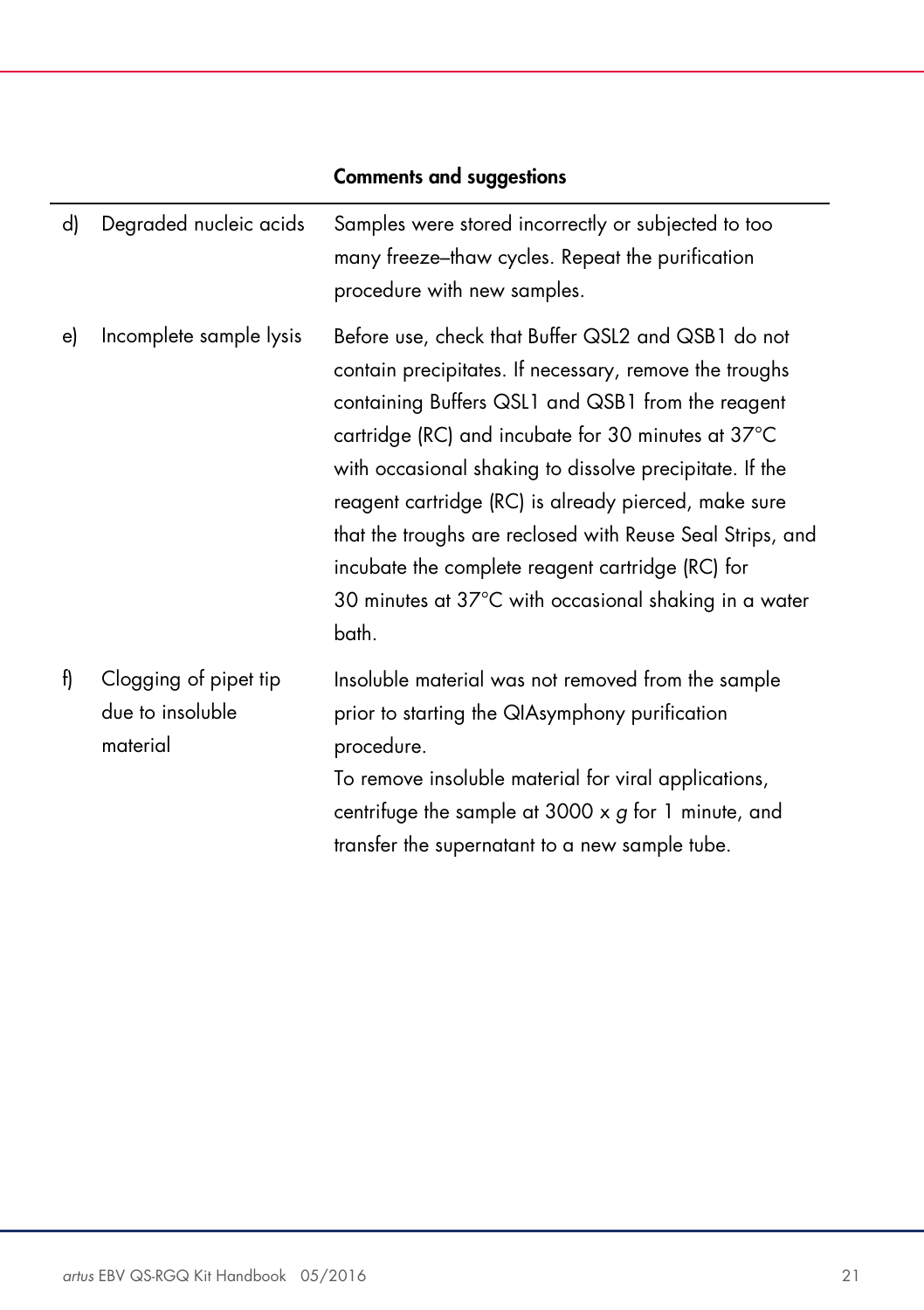#### QIAsymphony AS detects insufficient Master

| Not all of the Master<br>transferred to tube | Combine all tubes of EBV RG Master in a single kit into<br>one tube before use. Viscous reagents can be difficult to<br>handle with manual pipets. Make sure to transfer the<br>entire volume of the Master in the tube.                                                                                                                                                                                                              |
|----------------------------------------------|---------------------------------------------------------------------------------------------------------------------------------------------------------------------------------------------------------------------------------------------------------------------------------------------------------------------------------------------------------------------------------------------------------------------------------------|
|                                              | For viscous reagents, we recommend aspirating an<br>extra volume of 5% when using manual pipets (e.g.,<br>adjust the pipet to 840 µl for an 800 µl volume).                                                                                                                                                                                                                                                                           |
|                                              | Alternatively, after slowly dispensing the liquid and<br>performing a blowout at the target tube's wall, remove<br>the tip from the liquid, release the pipet plunger, and<br>wait for an additional 10 seconds. Residual liquid will<br>flow down the tip and can be blown out by pressing the<br>pipet plunger a second time. The use of PCR grade<br>filter-tips labeled as "low retention" can improve the<br>recovery of liquid. |

#### No signal with positive controls (EBV RG QS 1–4) in fluorescence channel Cycling Green

a) The selected fluorescence channel for PCR data analysis does not comply with the protocol

For data analysis, select the fluorescence channel Cycling Green for the analytical EBV PCR and the fluorescence channel Cycling Yellow for the internal control PCR.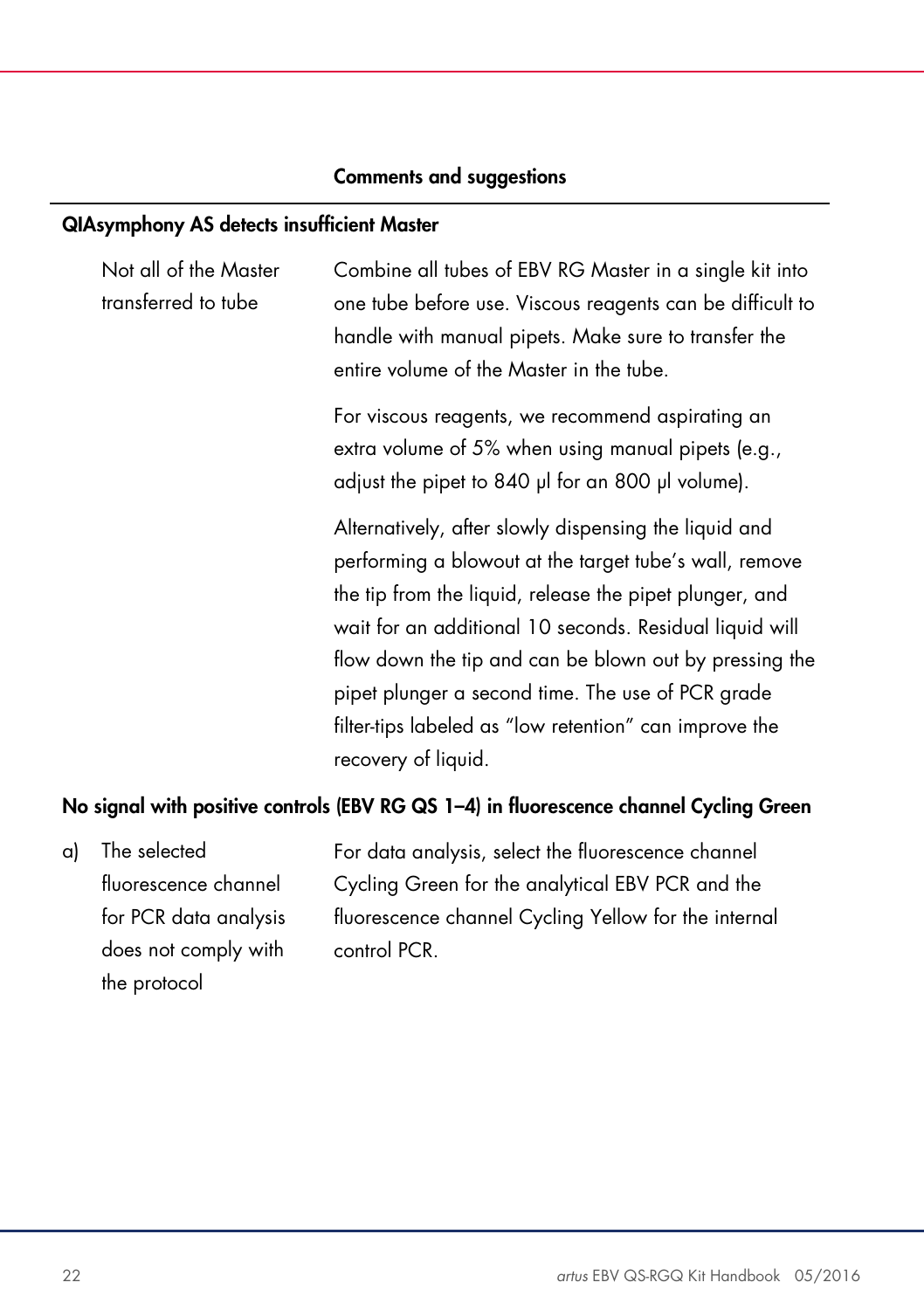| b) | Incorrect programming<br>of the temperature<br>profile of the<br>Rotor-Gene Q<br>instrument                                                                    | Compare the temperature profile with the protocol. See<br>the relevant Application Sheet and Protocol Sheet at<br>www.qiagen.com/products/artusebvpcrkitce.aspx.                                                                     |
|----|----------------------------------------------------------------------------------------------------------------------------------------------------------------|--------------------------------------------------------------------------------------------------------------------------------------------------------------------------------------------------------------------------------------|
| c) | Incorrect configuration<br>of the PCR                                                                                                                          | Make sure that assay setup was performed correctly<br>and that the correct Assay Parameter Set was used.<br>Repeat the PCR, if necessary. See the relevant<br>Application Sheet at<br>www.qiagen.com/products/artusebvpcrkitce.aspx. |
| d) | The storage conditions<br>for one or more kit<br>components did not<br>comply with the<br>instructions given in<br>"Reagent Storage and<br>Handling", page 10. | Check the storage conditions and the expiration date on<br>the kit label of the reagents and use a new kit, if<br>necessary.                                                                                                         |
| e) | The artus EBV QS-RGQ<br>Kit has expired                                                                                                                        | Check the storage conditions and the expiration date on<br>the kit label of the reagents and use a new kit, if<br>necessary.                                                                                                         |

Weak or no signal of the internal control of a negative plasma sample subjected to purification using the QIAsymphony DSP Virus/Pathogen kit, or QIAsymphony DSP DNA Mini Kit, in fluorescence channel Cycling Yellow and simultaneous absence of a signal in channel Cycling Green

a) The PCR conditions do not comply with the protocol Check the PCR conditions (see above) and repeat the PCR with corrected settings, if necessary.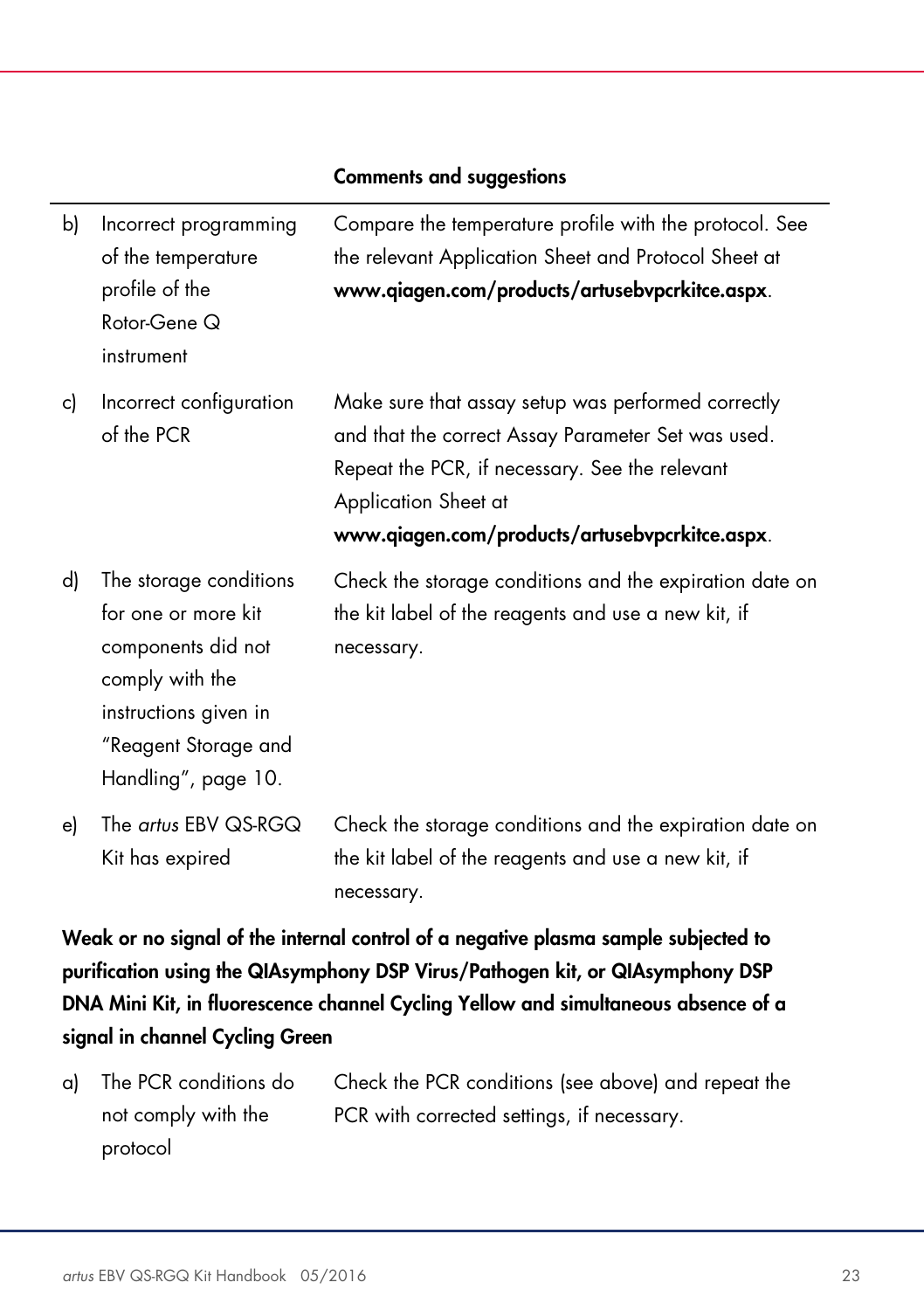|    |                                                                                                                                                                 | Comments and suggestions                                                                                                                                                                                                                                                    |
|----|-----------------------------------------------------------------------------------------------------------------------------------------------------------------|-----------------------------------------------------------------------------------------------------------------------------------------------------------------------------------------------------------------------------------------------------------------------------|
| b) | The PCR was inhibited                                                                                                                                           | Make sure that you use the validated isolation method<br>(see "DNA isolation and assay setup on the<br>QIAsymphony SP/AS", page 12) and closely follow the<br>instructions.                                                                                                 |
| c) | DNA was lost during<br>extraction                                                                                                                               | An absent signal of the internal control can indicate the<br>loss of DNA during the extraction. Make sure that you<br>use the validated isolation method (see "DNA isolation<br>and assay setup on the QIAsymphony SP/AS",<br>page 12) and closely follow the instructions. |
|    |                                                                                                                                                                 | See also "Low yield of nucleic acids", above.                                                                                                                                                                                                                               |
| d) | The storage conditions<br>for one or more kit<br>components did not<br>comply with the<br>instructions given in<br>"Reagent Storage and<br>Handling", (page 10) | Check the storage conditions and the expiration date on<br>the kit label of the reagents and use a new kit, if<br>necessary.                                                                                                                                                |
| e) | The artus EBV QS-RGQ<br>Kit has expired                                                                                                                         | Check the storage conditions and the expiration date on<br>the kit label of the reagents and use a new kit, if<br>necessary.                                                                                                                                                |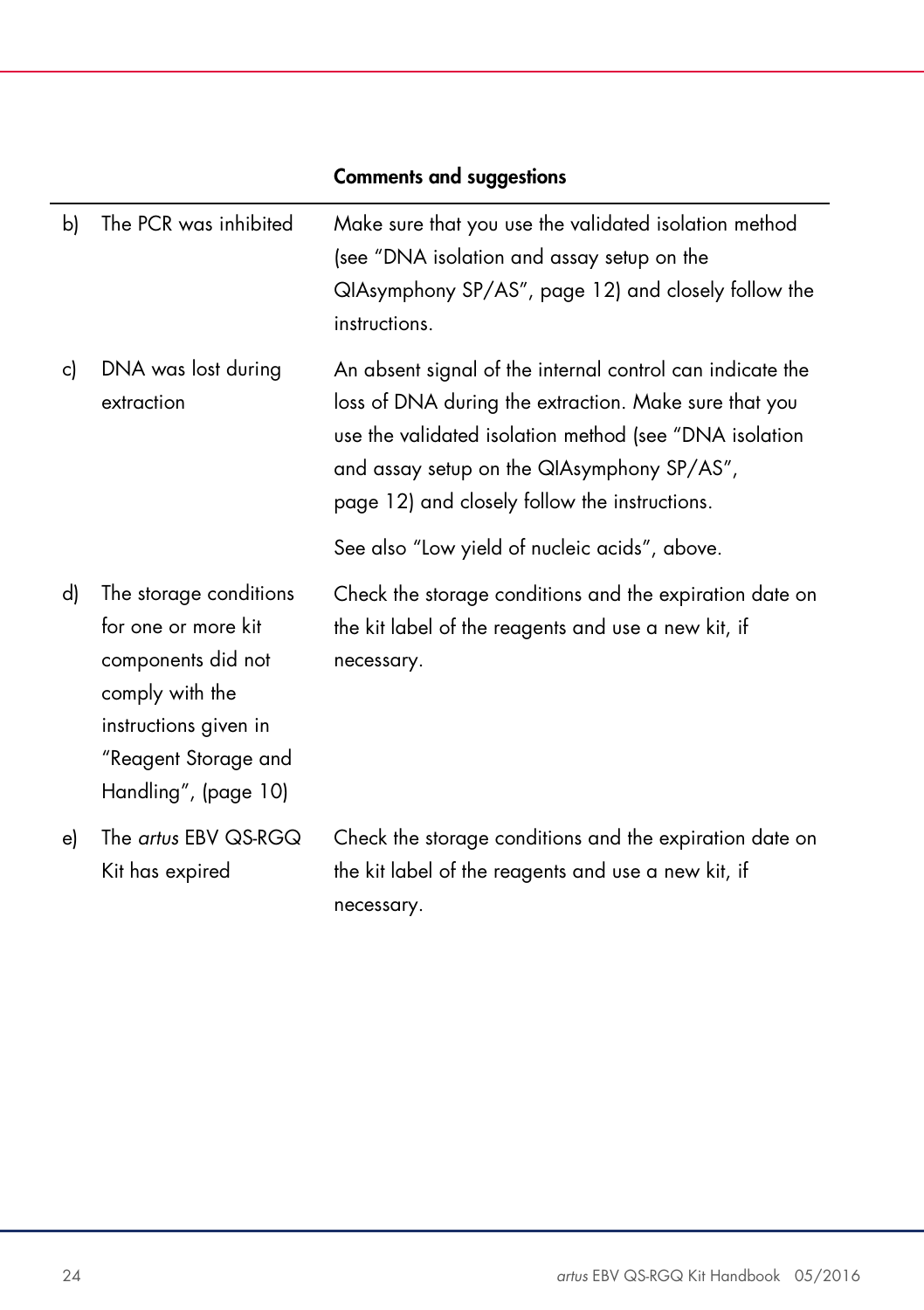### Signals with the negative controls in fluorescence channel Cycling Green of the analytical PCR

| a) | Contamination occurred                      | Repeat the PCR with new reagents in replicates.                                         |  |
|----|---------------------------------------------|-----------------------------------------------------------------------------------------|--|
|    | during preparation of<br>the PCR            | If possible, close the PCR tubes directly after addition of<br>the sample to be tested. |  |
|    |                                             | Make sure that work space and instruments are<br>decontaminated at regular intervals.   |  |
| b) | Contamination occurred<br>during extraction | Repeat the extraction and PCR of the sample to be<br>tested using new reagents.         |  |
|    |                                             | Make sure that work space and instruments are<br>decontaminated at regular intervals.   |  |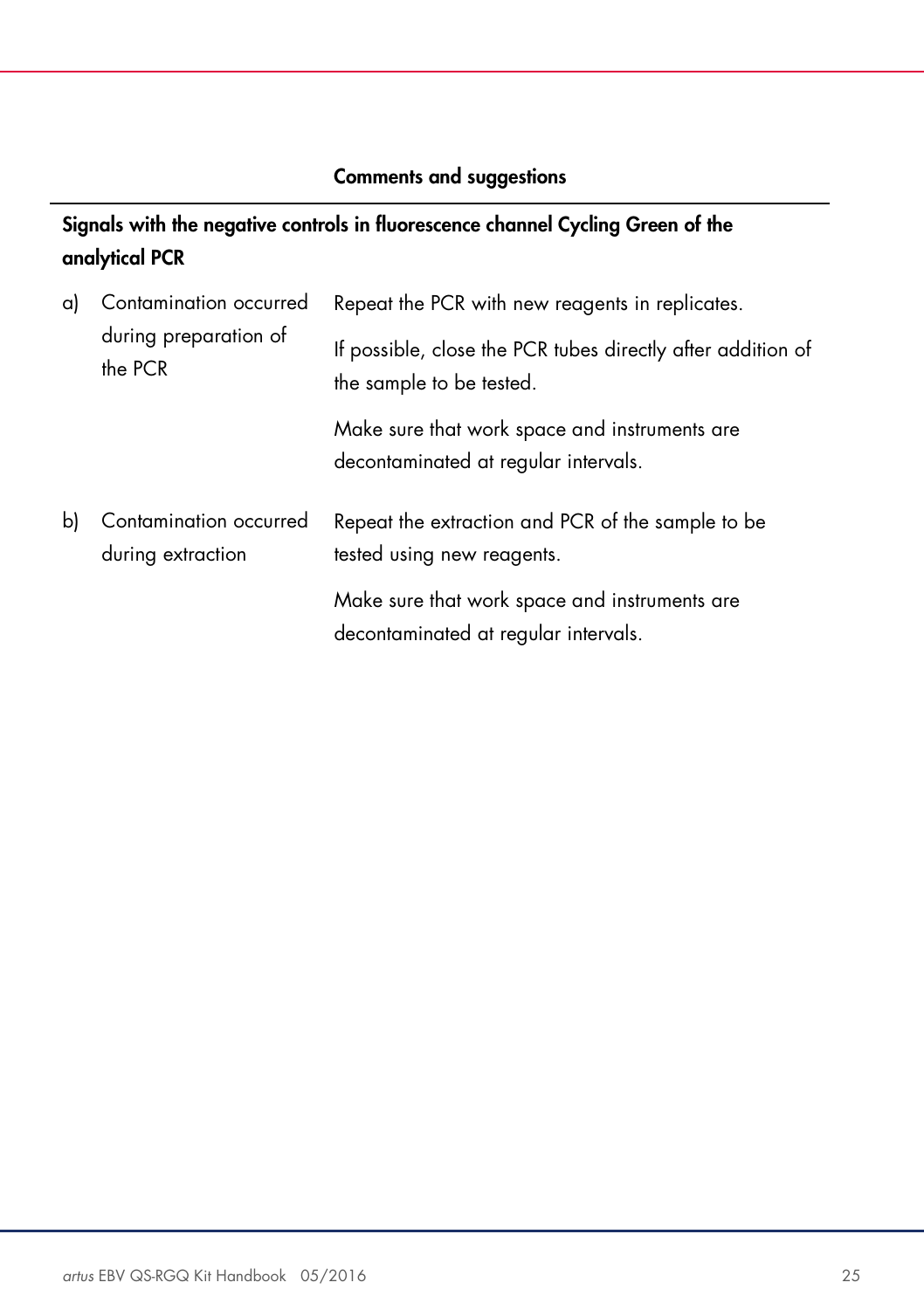# <span id="page-25-0"></span>Quality Control

In accordance with QIAGEN's ISO-certified Quality Management System, each lot of *artus* EBV QS-RGQ Kit is tested against predetermined specifications to ensure consistent product quality.

### <span id="page-25-1"></span>Limitations

All reagents may exclusively be used in in vitro diagnostics.

The product is to be used by personnel specially instructed and trained in the in vitro diagnostics procedures only.

Strict compliance with the user manual is required for optimal PCR results.

Attention should be paid to expiration dates printed on the box and labels of all components. Do not use expired components.

Although rare, mutations within the highly conserved regions of the viral genome covered by the kit's primers and/or probe may result in underquantitation or failure to detect the presence of the virus in these cases. Validity and performance of the assay design are revised at regular intervals.

# <span id="page-25-2"></span>Performance Characteristics

See www.qiagen.com/products/artusebvpcrkitce.aspx for performance characteristics of the *artus* EBV QS-RGQ Kit.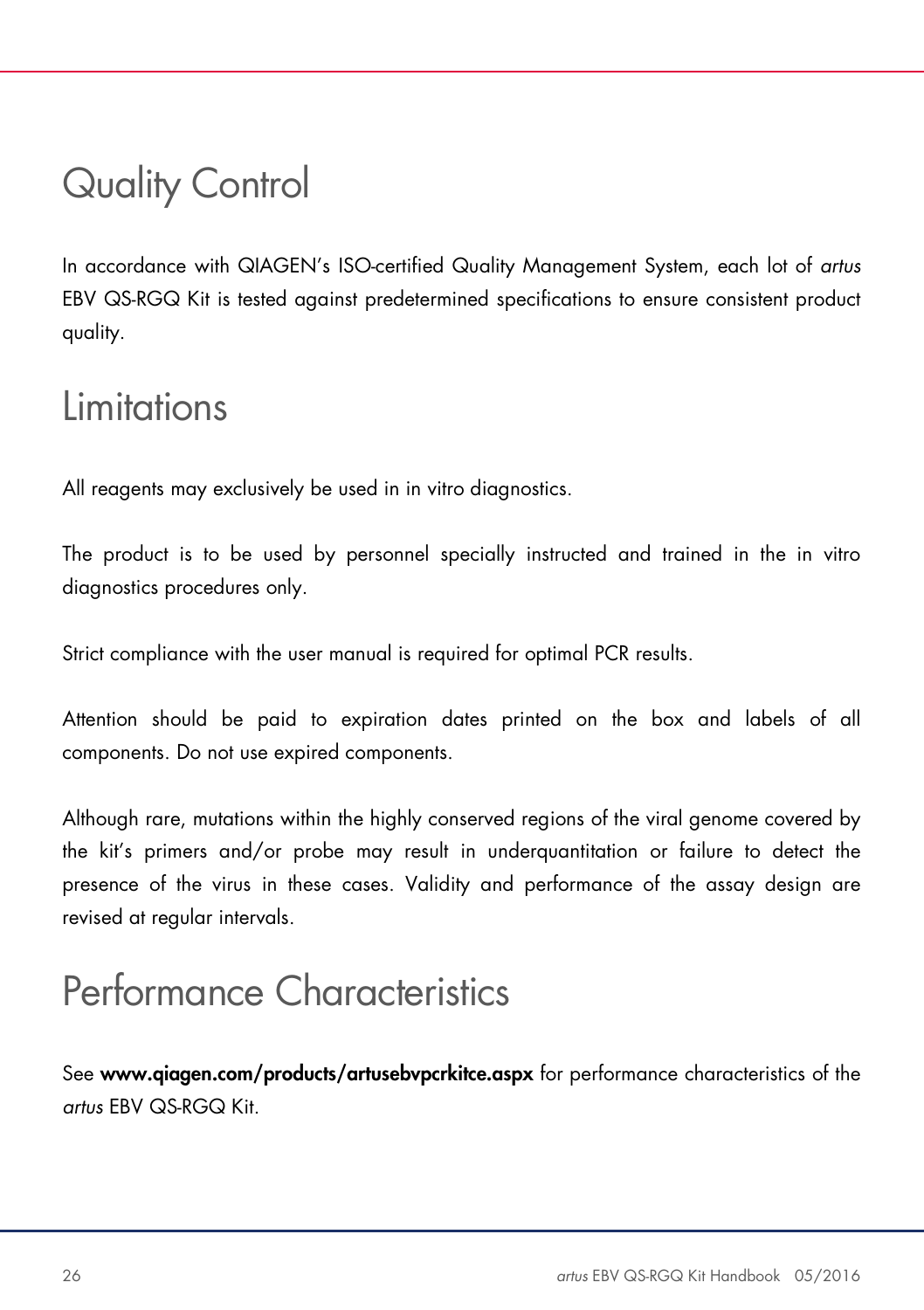# <span id="page-26-0"></span>Symbols

The following table describes the symbols that may appear on the labeling or in this document.

| $<\mathsf{N}>$ | Contains reagents sufficient for <n> reactions</n> |
|----------------|----------------------------------------------------|
| > <            | Use by                                             |
| <b>IVD</b>     | In vitro diagnostic medical device                 |
| <b>REF</b>     | Catalog number                                     |
| <b>LOT</b>     | Lot number                                         |
| <b>MAT</b>     | Material number                                    |
| COMP           | Components                                         |
| <b>CONT</b>    | Contains                                           |
| <b>NUM</b>     | Number                                             |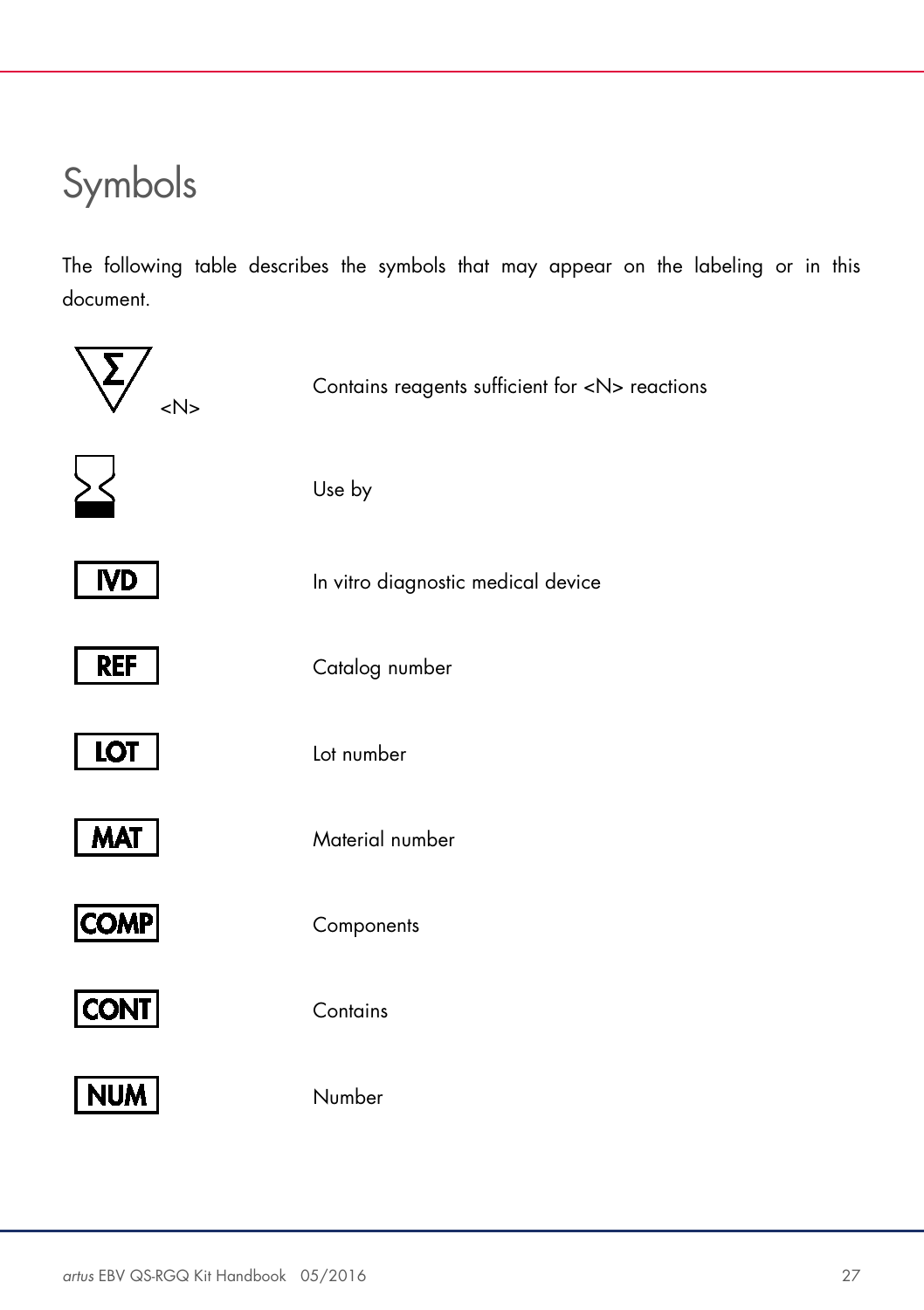| I<br><b>GTIN</b> |  |
|------------------|--|
|                  |  |
| Rn               |  |
|                  |  |

Global Trade Item Number

R is for revision of the Handbook and n is the revision number



Temperature limitation



Manufacturer



Consult instructions for use

![](_page_27_Picture_9.jpeg)

**Caution** 

![](_page_27_Picture_11.jpeg)

Master

![](_page_27_Picture_13.jpeg)

Magnesium solution

QS

 $IC$ 

Quantitation Standard

Internal control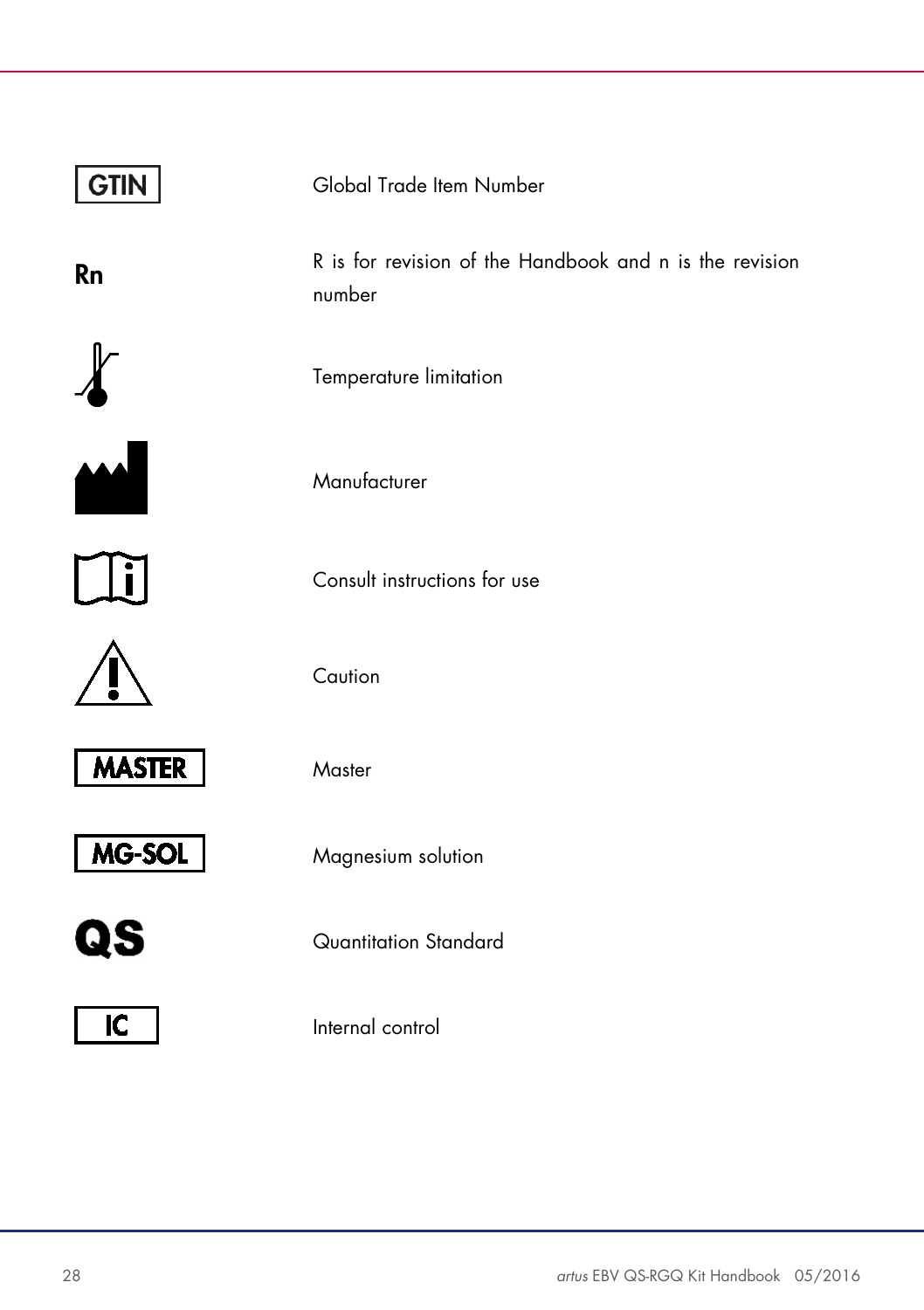# <span id="page-28-0"></span>Ordering Information

| Product                                    | Contents                                                                                                                                | Cat. no. |
|--------------------------------------------|-----------------------------------------------------------------------------------------------------------------------------------------|----------|
| artus EBV QS-RGQ Kit (24)                  | For 24 reactions: Master,<br>4 Quantitation Standards, Internal<br>Control, Water (PCR grade)                                           | 4501363  |
| QIAsymphony DSP<br>Virus/Pathogen Midi Kit | For 96 preps (1000 µl each):<br>includes 2 reagent cartridges and<br>enzyme racks and accessories                                       | 937055   |
| QIAsymphony DSP<br>Virus/Pathogen Mini Kit | For 192 preps (200 µl each):<br>includes 2 reagent cartridges and<br>enzyme racks and accessories                                       | 937036   |
| QIAsymphony DSP DNA<br>Mini Kit            | For $192$ preps (200 $\mu$ each):<br>includes 2 reagent cartridges and<br>enzyme racks and accessories                                  | 937236   |
| QIAsymphony RGQ System                     | QIAsymphony SP, QIAsymphony<br>AS, Rotor-Gene Q MDx 5plex HRM,<br>required accessories and<br>consumables, installation and<br>training | 9001850  |

For up-to-date licensing information and product-specific disclaimers, see the respective QIAGEN kit handbook or user manual. QIAGEN kit handbooks and user manuals are available at www.qiagen.com or can be requested from QIAGEN Technical Services or your local distributor.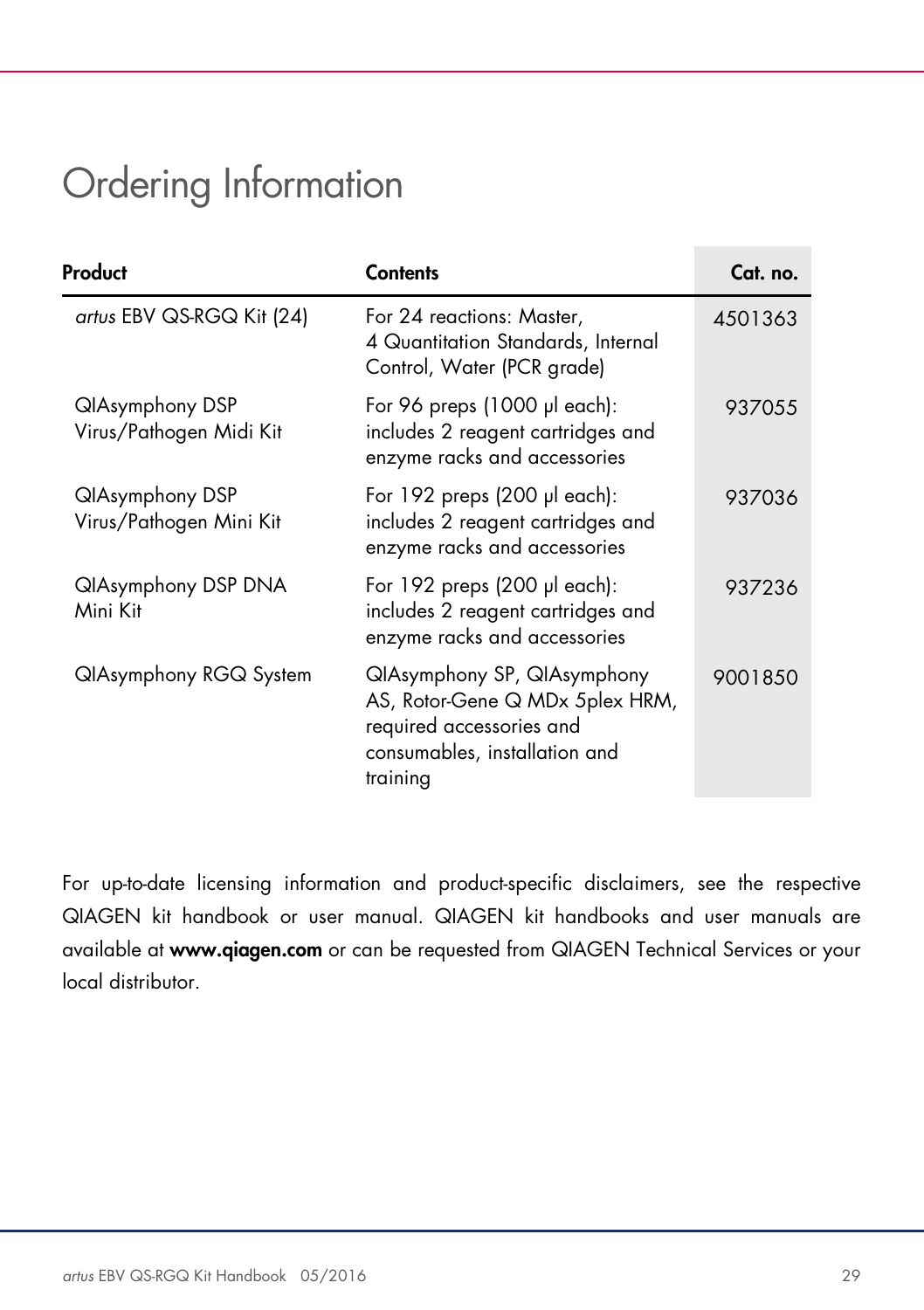This page intentionally left blank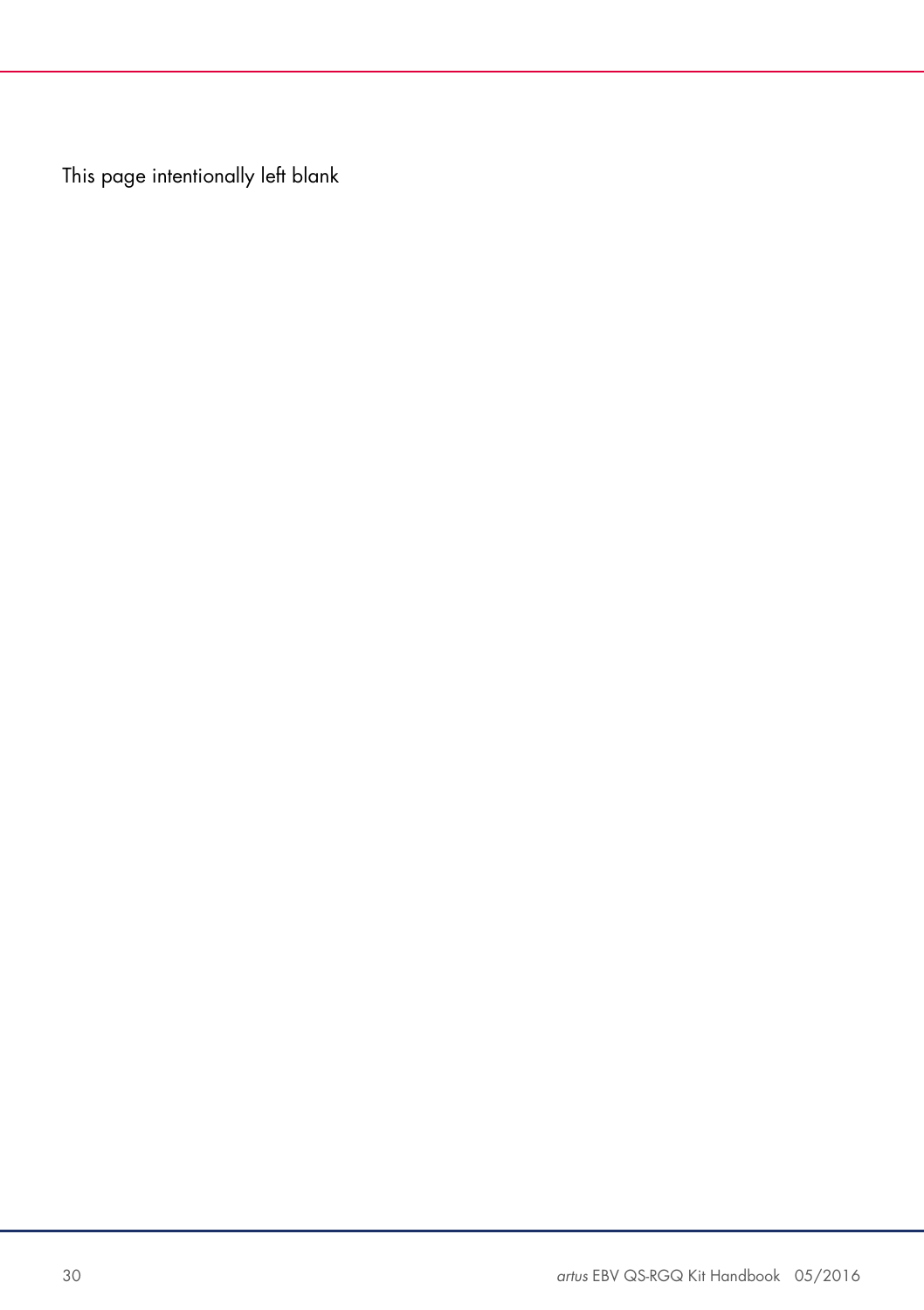The purchase of this product allows the purchaser to use it for the performance of diagnostic services for human in vitro diagnostics. No general patent or other license of any kind other than this specific right of use from purchase is granted hereby.

Trademarks: QIAGEN®, Sample to Insight®, QIAsymphony®, *artus*®, Rotor-Gene® (QIAGEN Group). Registered names, trademarks, etc., used in this document, even when not specifically marked as such, are not to be considered unprotected by law.

The artus EBV QS-RGQ Kit is a CE-marked diagnostic kit according to the European In Vitro Diagnostic Directive 98/79/EC. Not available in all countries.

#### Limited License Agreement for *artus* EBV QS-RGQ Kit

Use of this product signifies the agreement of any purchaser or user of the product to the following terms:

- 1. The product may be used solely in accordance with the protocols provided with the product and this handbook and for use with components contained in the kit only. QIAGEN grants no license under any of its intellectual property to use or incorporate the enclosed components of this kit with any components not included within this kit except as described in the protocols provided with the product, this handbook, and additional protocols available at www.qiagen.com. Some ot<br>these additional protocols have been provided by QIAGEN users for QIAGEN. QIAGEN neither guarantees them nor warrants that they do not infringe the rights of third-parties.
- 2. Other than expressly stated licenses, QIAGEN makes no warranty that this kit and/or its use(s) do not infringe the rights of third-parties.
- 3. This kit and its components are licensed for one-time use and may not be reused, refurbished, or resold.
- 4. QIAGEN specifically disclaims any other licenses, expressed or implied other than those expressly stated.
- 5. The purchaser and user of the kit agree not to take or permit anyone else to take any steps that could lead to or facilitate any acts prohibited above. QIAGEN may enforce the prohibitions of this Limited License Agreement in any Court, and shall recover all its investigative and Court costs, including attorney fees, in any action to enforce this Limited License Agreement or any of its intellectual property rights relating to the kit and/or its components.

For updated license terms, see [www.qiagen.com](http://www.qiagen.com/)

HB-0357-006 1060927 154023596 05/2016

© 2010–2016 QIAGEN, all rights reserved.